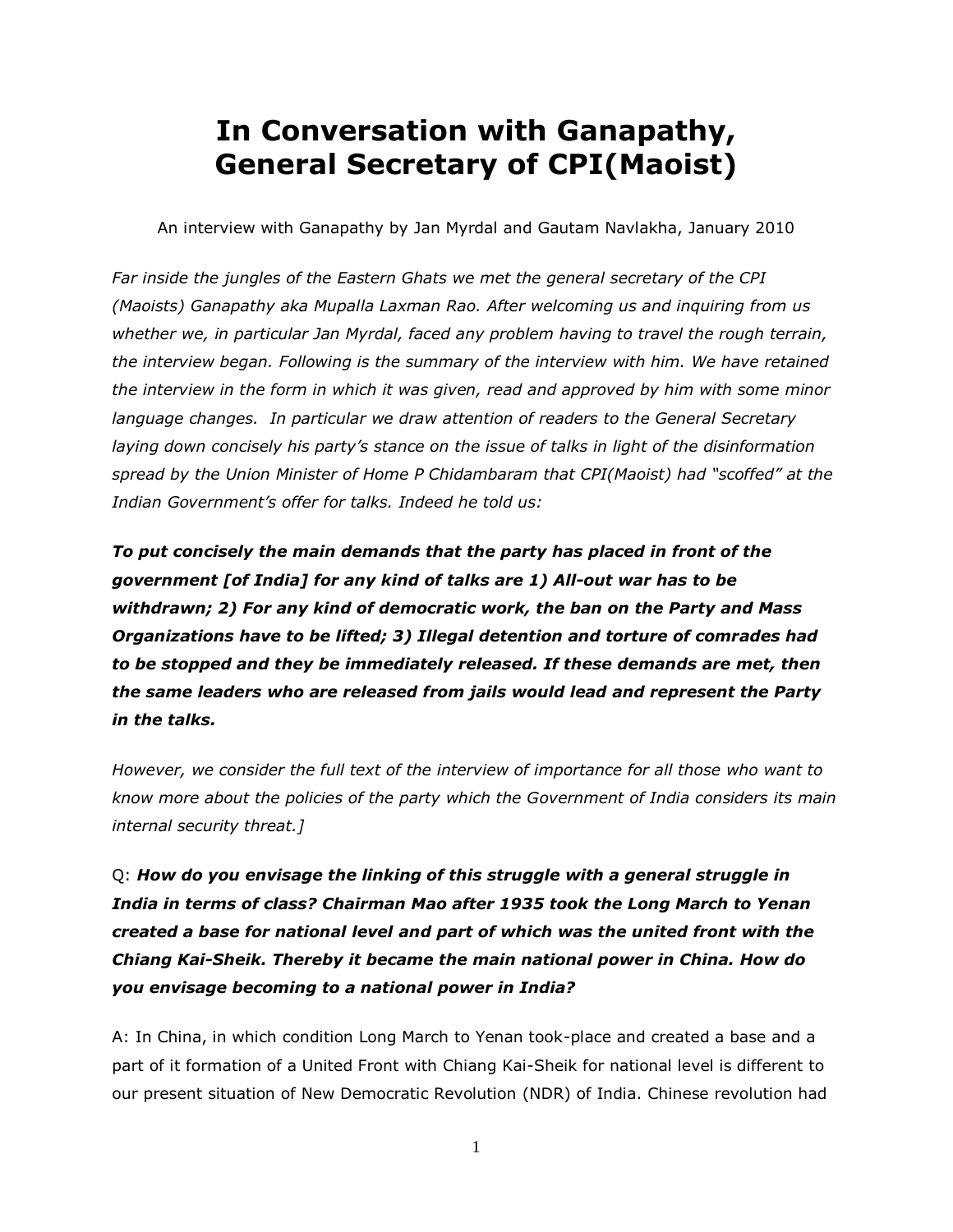took-place in first half of the 20th century. Since then several significant changes have occurred in the world. Those are, firstly emergence of a Socialist Camp and its subsequent down fall, secondly downfall of colonialism and emergence of neocolonialism, thirdly emergence of so-called parliamentary system as the common political system throughout the world, fourthly, a long gap emerged in the revolutionary upsurge after success of revolutions in Vietnam, Kampuchea and Laos in-spite of some upsurges and significant struggles in several countries. If we look into the entire world history, after emergence of working class on the globe, it is confronting with the bourgeoisie class and all other reactionary forces and seized power from them in Paris for a short-while and then in Russian, China and several European countries for a long time and shocked the entire globe. In this trajectory, there were various ups and downs in the World Socialist Revolution but nonetheless the struggle continuous. It is like waves at times and it slowed down, but it never ceased. So we have to see any revolution of a country in the light of historical context.

In relation to our revolution, first of all I would like to introduce our history in a short account to understand the present condition correctly. Our unified Party, the Communist Party of India (Maoist) was formed on 21st September 2004 by merging two Maoist revolutionary streams of India, the Communist Party of India (Marxist-Leninist) [CPI (ML)] and Maoist Communist Centre (MCC). Our great beloved fore-founder leaders and teachers, Comrades Charu Mazumdar (CM) and Kanhai Chatterji (KC) who led an ideological and political struggle ceaselessly for a long time against revisionism and modern revisionism of Communist Party of India and CPI(Marxist). Through this struggle only backbone of the revisionist parties' had broken down which resulted in a breakthrough in the Indian communist movement. By the result of this great struggle in all spheres by comrade CM and other genuine Maoists, the great Naxalbari armed peasant uprising broke-out like a Spring-Thunder. Then a new history began. Then onwards our two great leaders upheld the red banner of Naxalbari and lead the New Democratic Revolution. The revolutionary movement spread like prairie-fire to almost all parts of the country in a different scale. During this revolutionary course in a short period two Parties, CPI(ML) and MCC were founded on 22nd April 1969 and 20th October 1969 under the direct leadership of comrades CM and KC respectively. Due to several historical reasons we failed to form a unified Maoist Party at that juncture itself. But our basic ideological and political line, path and strategy of the revolution, and several other basic positions on important questions which we confronted at the same time were basically same.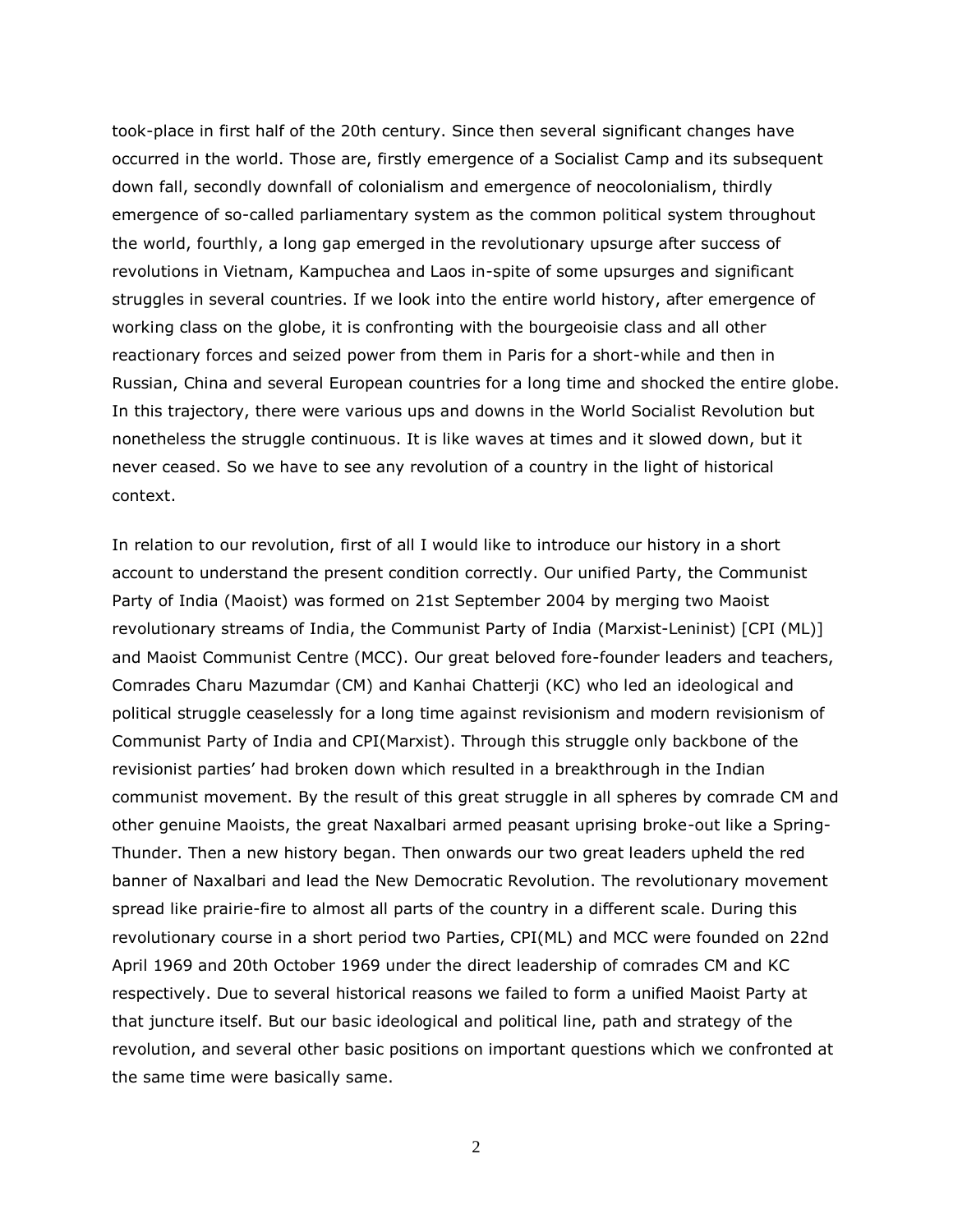The Indian ruling classes unleashed a reign of terror on all revolutionary movements starting with the Naxalbari armed agrarian uprising. At the end of 1972, after the arrest and martyrdom of comrade CM and even prior to it we lost a large number of leaders and cadres in the hands of the enemy. Due to these loses we suffered a countrywide setback. Prior to the martyrdom of comrade CM, intensive internal political and ideological struggle started against right arch-opportunist clique SNS and others in 1971 itself. Party had disintegrated into several groupings due to our serious tactical mistakes, state terror, severe losses, lack of proper leadership and negative effect of two line struggle within the Communist Party of China. Since 1972 July to 1980 our Party, the CPI(ML) was dominated by several splinters most of them lead by right and left-adventurist leadership and disarray spread over. But on the other side, under the leadership of MCC armed agrarian revolutionary peasant struggle in Kanksha took-place and it suffered a setback in a short period due to state terror but steadily expanded to Bihar, and to some extent to Assam and Tripura.

We uphold basic ideological and political line of a genuine Maoist Party, learned lessons from practice, seriously engaged in the class struggle and firmly stood for correct positions on several ideological and political questions which confronted in the country and international arena. Due to these positions only from CPI(ML) Stream, on 1978 the CPI(ML)-Party Unity(PU) and on 22nd April 1980 CPI(People's War)(PW) emerged. Due to this only once again we, MCC, PW and PU Parties build armed agrarian revolutionary movement in different parts of the country, particularly Andhra Pradesh and Bihar. We strengthened our Party, revolutionary mass movement and armed struggle considerably in 1980s and 1990s which culminated in the great unity and formation of our new party in September 2004. Since 1977 a large number of genuine Maoist forces had merged and consolidated in the CPI(ML)[PW], MCCI and CPI(ML)-PU and also still this process is continuing to some extent after the formation of the new Party. But in this period most of the right and left Maoist groups had been gradually disintegrated and disappeared and some of the right groups still exist even though they are weak. Still a tiny section of Maoist forces exist but they are suffering from sectarianism for a long time.

We opine that our struggle within the CPI and CPM is an integral part of the great struggle conducted in the International Communist Movement headed by the Communist Party of China under the direct leadership of comrade Mao. We also opine that the internal struggle within the CPI(ML) which took-place for several years is connected directly or indirectly with the internal struggle of the CPC even before and after Mao's demise. Modern revisionist Deng clique which usurped power in China damaged much not only to our Party and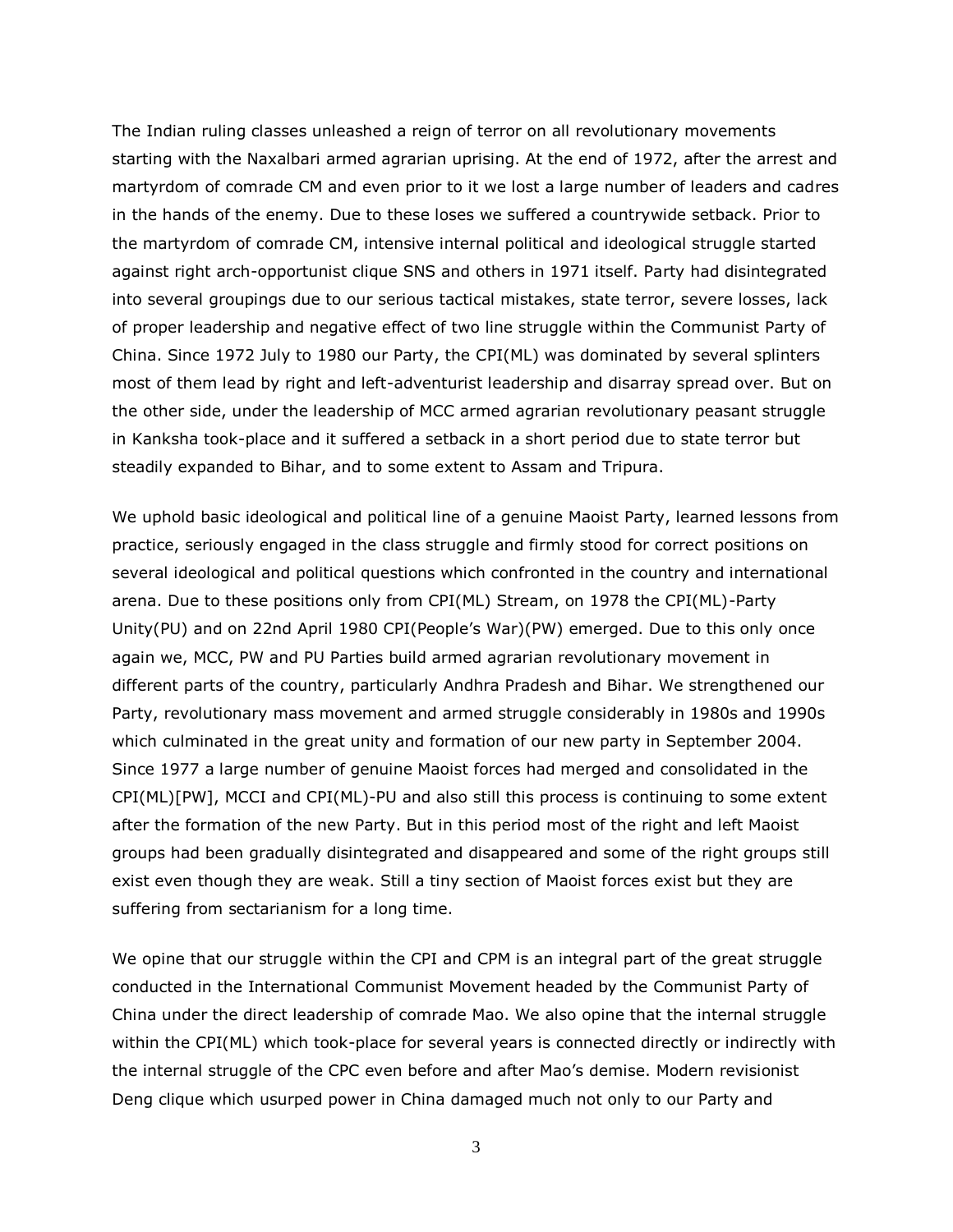revolution but also to the world revolution. We firmly stick to Mao Thought and opposed Deng clique and Lin Piao clique. Our experience clearly shows that Indian revolution had influenced a lot with the positive and negative developments of International Communist Movement (ICM).

We, the Indian Maoist Party has traversed through a tortuous path for a long period. After formation of Unified Party, most favorable situation emerged for the advancement of revolution. We lost this good chance between 1969 and 1972. The biggest boon of this merger has been the result of synthesis of over 35 years of experience of Indian revolution. It has given us enriched basic documents in terms of strategy, tactics and policies. Our merger brought about a significant change from two different parties working in distant separate areas or small pockets to a Party with an all India character. Before merger, inspite of both Parties having CC, there was a serious limitation to them in functioning as Central Bodies with all India perspective. But after merger, our understanding further enriched about the uneven development of the country and uneven development of the revolutionary movement. Now we can plan at an all India level in a better way. It is not at complete but at least the disadvantages have been done away with. A clearer and enriched line has emerged in terms of both India and world context. And other aspect in this advantage, is that it had its effect internationally too. Before this, mostly we could not see this much of international support. But, still it is nascent, nonetheless it had developed. In recent years, we suffered several losses. Despite which we have to think how to avoid this much of losses. But our CC has said that we should avoid mistakes to avoid losses and boldly face the enemy and go ahead.

At present in our country other Maoist Parties are not in a position to provide leadership to the masses due to their right deviationist line and limited strength. The progressive and democratic forces are lacking any revolutionary basic program of action and also at present they are having a limited area of influence. Besides all these limitations no party has people's armed force to defend. I reiterate that at present no one Party or Organization is capable enough to be a rallying centre for all revolutionary, democratic, progressive and patriotic forces and people. Hence, at present juncture our Party can play a significant role in rallying all revolutionary, democratic, progressive and patriotic forces and people. Because our party has an all India character, good political militant mass base in several States, a People's Liberation Guerilla Army (PLGA) fighting enemy in several States and emerging New Democratic People's power in Dandakaranya [an area in central India which comprises predominately tribal districts of five states of India namely Andhra Pradesh,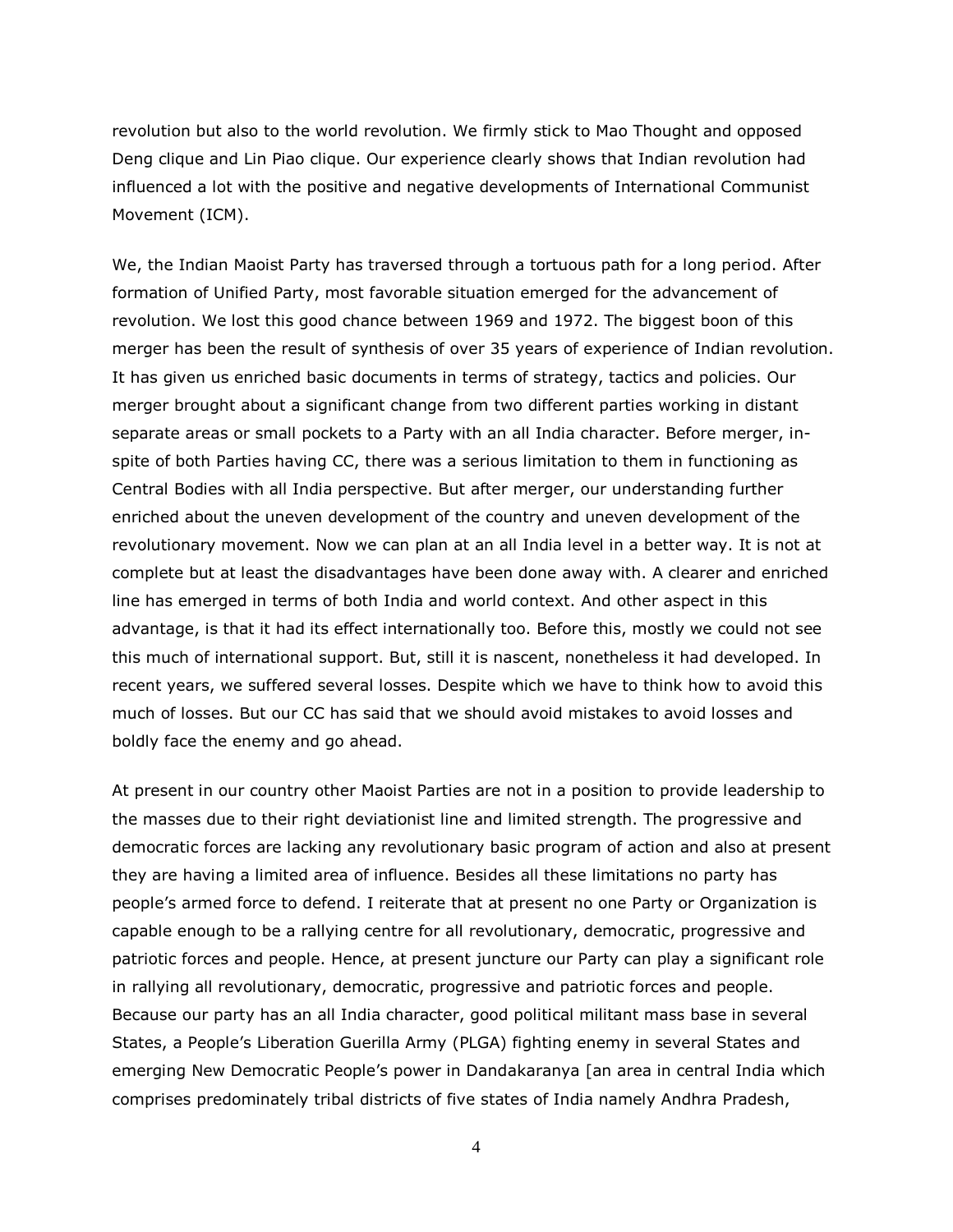Chhattisgarh, Madhya Pradesh, Maharashtra and Orissa], Jharkhand and some other parts of India. We have a clear-cut understanding to unify all revolutionary, democratic, progressive, patriotic forces and all oppressed social communities including oppressed nationalities against imperialism, feudalism and comprador bureaucratic capitalism. Our New Democratic United Front (UF) consists of four democratic classes, i.e. workers, peasants, urban petty-bourgeoisie and national bourgeoisie. If we wish to form a strong United Front then it must be under the leadership of proletariat, basing on worker and peasant alliance. If we wish to form a strong United Front then it must be supported and defended by the People's Army. Without People's Army people have nothing to achieve or to defend. Hence enemy is seriously trying to eliminate our Party leadership with the aim of destroying a revolutionary and democratic centre of Indian people. So the condition has matured further to rally around one centre and revolution could go ahead under the leadership of the CPI(Maoist).

At the same time, the world economic crisis, the anti-people and pro-imperialist policies of the Indian ruling classes and the rising state repression, infuriated the masses in the country increasing the revolutionary scope now that there is a single revolutionary party. For a long time, since Comrade CM's martyrdom, India was lacking a single revolutionary platform. Even in the international scenario, there were many cleavages in the Maoist movements. In this particular juncture the emergence of our Party provides new hope to the people.

I want to say that the Party has no illusion about the so called parliamentary system and knows well Indian state's might as well as we clearly know our limitations and shortcomings, even after unity [formation of Communist Party of India (Maoist)] and the weaknesses of Maoist forces in the country and other countries.

The favorable revolutionary conditions, the widespread bitter class struggle rising in Indian society and the development of the armed struggle are being keenly observed by the enemy who is taking it most seriously. So, no opportunity is being given to these struggles by the Indian ruling classes who are also compradors of imperialism. So immediately in the context of world revolution also putting together the experiences of Philippines, Peru, Nepal, and India, imperialism is most concerned about the development of a bitter class struggle emerging in India. In the present situation of world, if the Maoist revolution in India can advance to a new stage, it will become a grave threat to world capitalist system. That is why imperialism, particularly America has taken these developments seriously.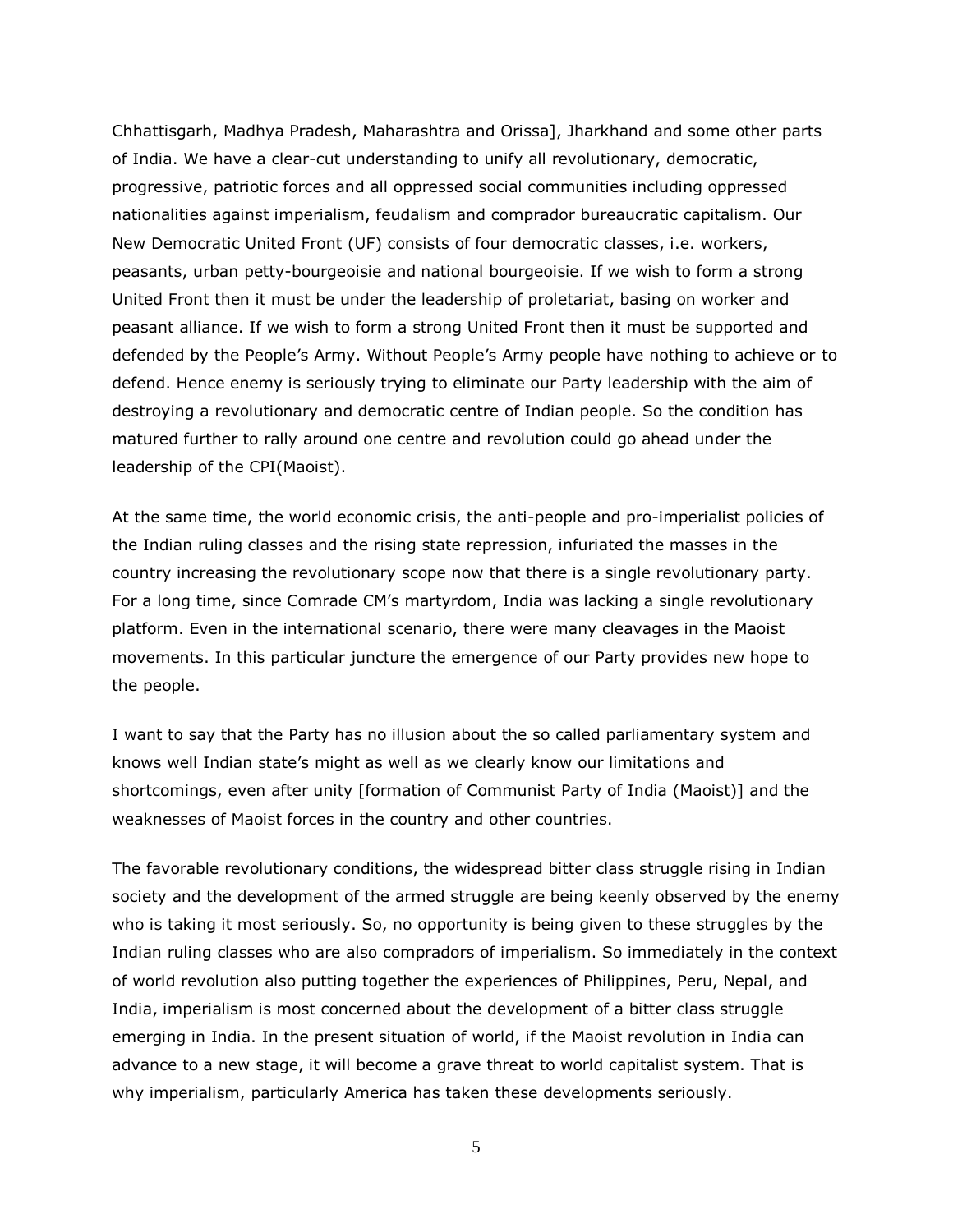So, on the one side, there are more favorable conditions for revolution, and on the other side there is enemy's full onslaught to suppress the revolution. In this situation, our entire plan is to fully utilize the favorable conditions while resisting the enemy which will determine our plan.

In this context, at present, main hurdle in the way of Indian Revolution is the all-out war unleashed by the enemy. This war is principally against Maoist movement but not limited to this movement and aimed enough against all revolutionary, democratic, progressive and patriotic movements and the movements of oppressed communities of our society including oppressed nationalities. At this juncture, all these forces have to think together how to face this mighty enemy and for this how to unite to go ahead.

How can we resolve the problem of all-out war? For resolution of any problem, we have to analyze it deeply to identify the root cause of the problem. Firstly, why this war? Who's imposing it? On whom it is imposing? What is the nature of this war? How long it continues? Can we accept this war or not? Who should counter it? How to counter it? What is the aim of resistance to war? etc.

This war is meant for destroying the revolution which is gradually emerging as an alternative political power to the existing reactionary political power in the country and plundering massive minerals and other rich natural resources of the vast areas of Adivasi people and other local people from Lalgarh to Surjagarh. They are imposing this war on those who are against this war, i.e. Maoist revolutionaries, Adivasi and local people of the vast forest areas, workers, peasants, urban middle class, small and medium bourgeoisie, Dalit, women, religious minorities and oppressed nationalities, democratic organizations, progressive and patriotic forces who comprise more than 95% of the population. It is completely an unjust war. This war is imposed by the Comprador Bureaucratic Bourgeoisie, Feudal forces of this country and imperialists, particularly America. These are real looters, plunderers, corrupters, blackmailers, hoarders, scamsters, murderers, conspirators, oppressors, suppressers, autocrats, fascists, most reactionaries and number one traitors. These reactionaries plan to continue this war for a long time till they achieve their goal.

Any Maoist, democrat, progressive, patriot, and people will not accept this unjust war imposed by the rulers. People will completely oppose this unjust, most cruel, inhumane and treacherous war. It will be defied by all people of our country and people of world. This unjust war is totally against the interest of the people and the interest of the country.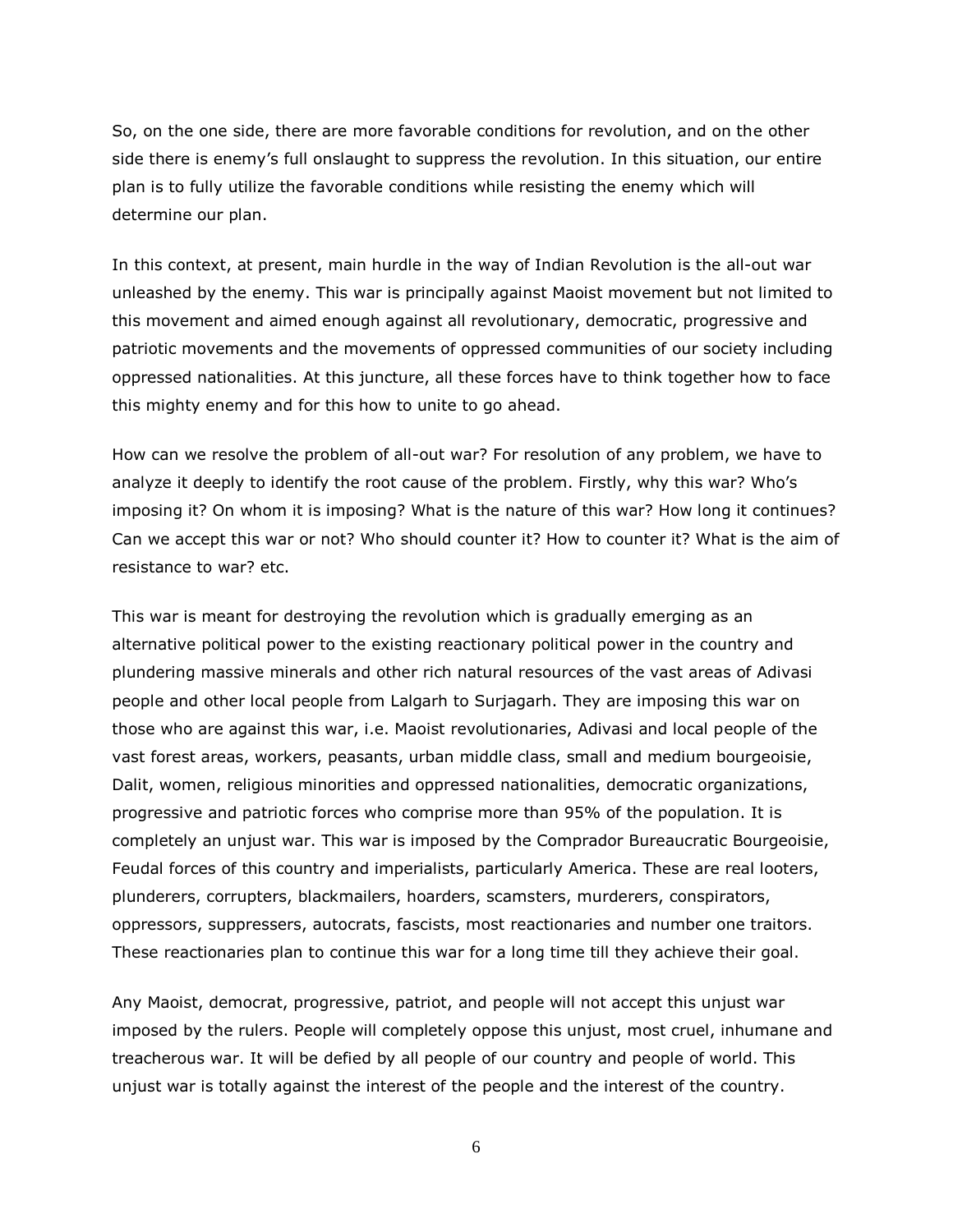People will unite and counter this unjust war by waging a just war. People will never tolerate any kind of unjust war. In the history of entire class society people never tolerated any kind of unjust war forever but they fought back every unjust war by paying price of their own blood and ultimately won it. Immediate aim of this just war is to defeat the unjust war completely and then advance towards changing present social conditions which are giving scope to unjust wars. If we look at the political developments of the country, this inhumane all-out war is giving a tremendous scope to unite vast masses of people and certainly it will become counterproductive to the ruling classes.

After 15th August 1947 we never saw such integration of Indian economy, defense, internal security, polity, culture and entire state with the imperialists, particularly with the US imperialists. Nuclear Deal and several defense deals, glaring interference after terrorist attacks in Mumbai on 26th November 2008 and Union Home Minister Chidambaram's visit to US and crucial agreements related to internal security are some glaring instances. Due to this significant change the Indian expansionists are playing a crucial role in the South-Asia. The fundamental contradiction between imperialism and Indian people has further sharpened. It will give great scope to unite people against imperialists and fight back imperialism.

From several decades entire Kashmir and North East are under military and paramilitary domination. On the other hand drastic change has been seen in internal security due to role of military in the internal security. Indian army was deployed at the time of historic Telangana armed agrarian revolution (1946-52) and for a short-while [in 1971] in some pockets of West Bengal after great Naxalbari peasant armed uprising of 1966. But today in long term perspective, the Indian army is being reorganized. Under the dictates of global war against terror, three years back Indian army has declared its new policy [Doctrine of Sub-conventional Warfare] to deal with internal security and needs of the modern war with other countries. Under this restructured plan Indian army is training a large number of its forces according to needs of wide-spread counter-insurgency operations. Now onwards Indian army is being used in a vast area of our country against its own people in the name of internal security. If it [Indian Government] is really a people's government, how can it use its own army against its own people? The Indian state is functioning as an autocratic and fascist rule in the garb of democracy. All the gains that were made by revolutionary and democratic people's struggles are being challenged by the fascists. But this will also force the vast masses of the people to unite and resist with whatever means to defend and ultimately it will also become counter-productive to the ruling classes.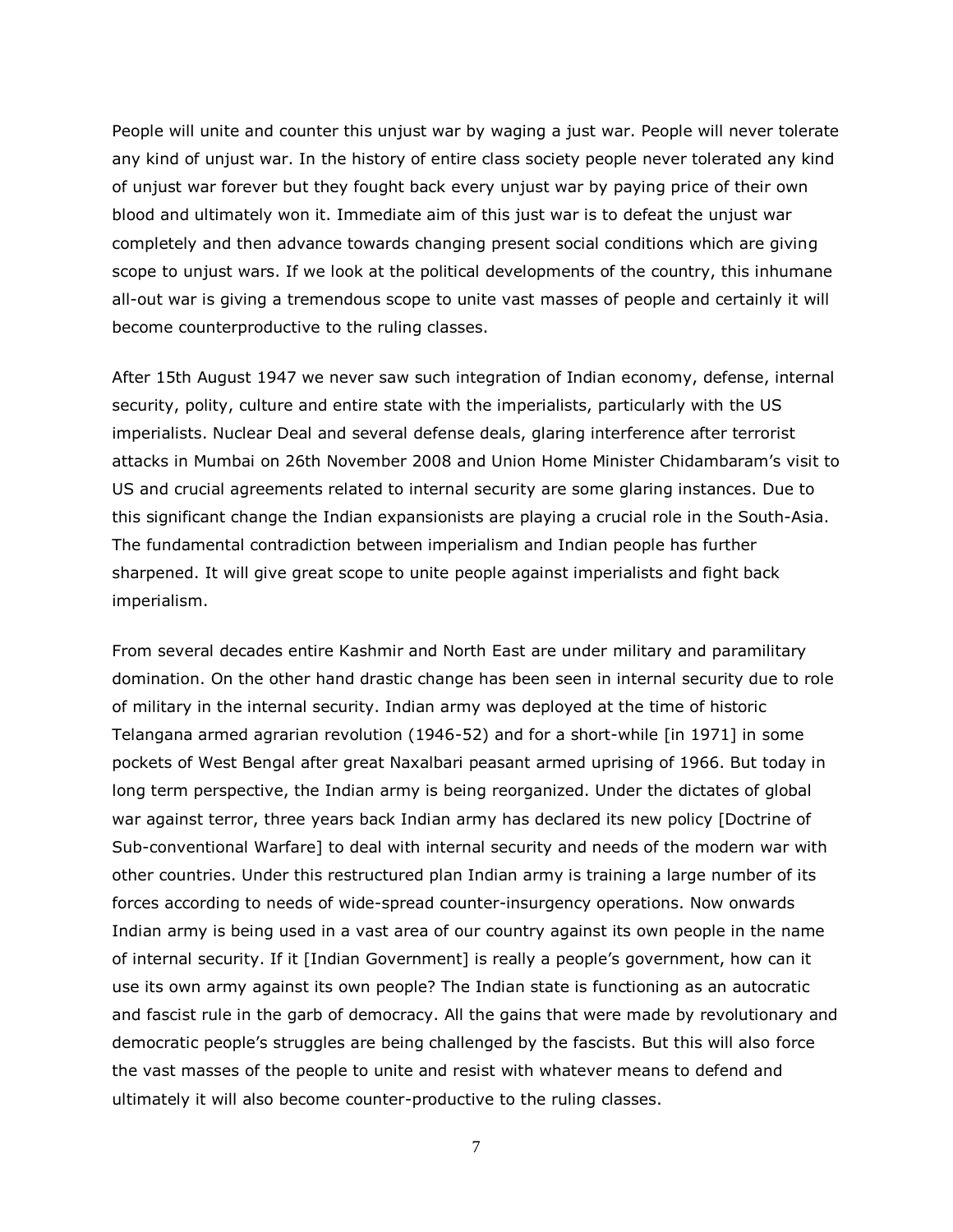We must also talk about the current world economic crisis, particularly crisis of US imperialists and other imperialist countries. This crisis is in certain aspects even deeper than the great depression of 1930s. But capitalism does not die on its own without a revolution. Now to come out of this crisis imperialism will try to increase exploitation of working class and middle class of its own countries and increase plunder of third world countries. Multi National Corporations (MNCs) and Comprador Bureaucratic Bourgeoise (CBB), the collaborators of imperialists are concentrated on the large tracts extended from Lalgarh in Bengal to Surjagarh in Maharashtra. To exploit this rich region, primarily Adivasi (tribal) region, state and central governments have signed 100s of MOUs (Memorandum of Understanding). Indiscriminate loot of this region will destroy environment and bring long term ecological changes. The most oppressed community of Indian society, the Adivasis and local people have come under a great threat. Probably for the first time in the world, such huge populations of indigenous people are being threatened. A new situation is being created and with a concrete program these oppressed sections must advance. It is evident that without the emancipation of these people, we cannot advance nor the Indian revolution succeed. Our Party is working on this problem and more and more people will unite and fight back the arch enemies of the Indian people, namely the imperialists, CBB, feudals and fascist state.

People of North Eastern oppressed nationalities and Kashmiri are fighting for their liberation from decades. They have advanced to some extent and faced unprecedented sufferings. But they did not succeed and still they are continuing their fight. While we have had some successes in guerilla warfare, they (oppressed nationalities) see some hope in the Maoists. There is a new hope that if the Maoist revolution advances, it will hasten the national liberation struggles also. In this context, in accordance with MLM (Marxism Leninism and Maoism) the Party had always maintained the position of the right to self-determination including secession of all oppressed nationalities. They (oppressed nationalities) understand this policy and their fight need to be strengthened. This has to be utilized to unite with them and try for a united front. For instance, when the Naga forces were deployed in Chhattisgarh or when the Mizo battalions were placed here, there were some protests in Nagaland and Mizoram respectively by soldiers' own family members as well as by the democratic people. They said that they oppose the war on people; they don't want to send their children for suppressing other people. Strategically it is creating a better condition to unite people of all nationalities, workers, peasants, middle class and national capitalists, and the suppression going on everywhere on the people is gradually becoming counterproductive to the rulers itself.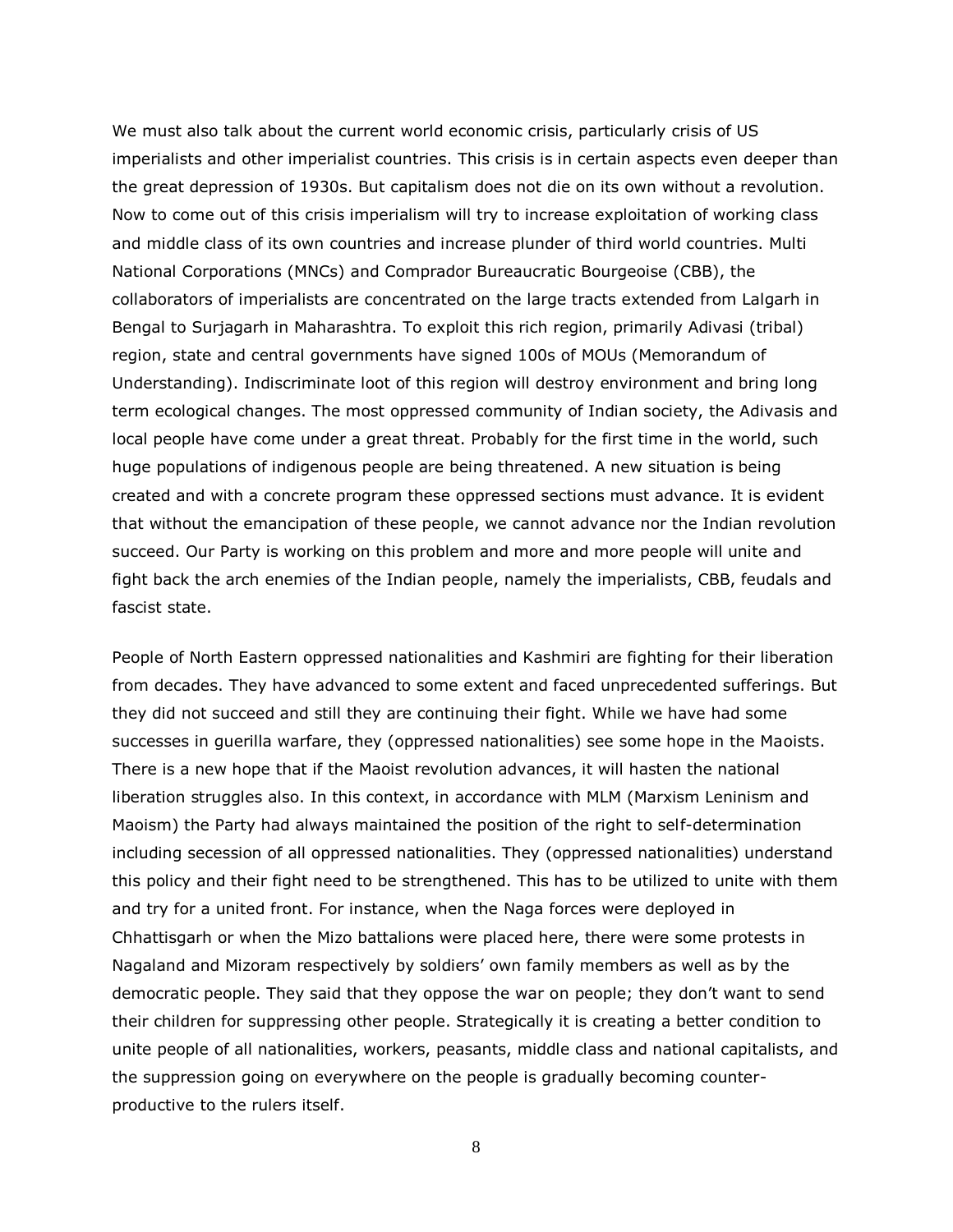Overall, enemy has declared all-out war on the people in the name of internal security, and in the name of danger from Maoists. We are relatively strong in several rural areas of the country. But at present our forces are weak, we are weak in urban areas, and we are also weak in workers and among petty-bourgeoisie. People's army too is weak and its weapons are inferior to the enemy. These are our weaknesses in general. To strengthen the people's army and work in urban areas are some of most important urgent tasks. The Unity Congress of our Party has clearly announced a strategic plan and has given enriched documents for improving in these fields. On the other hand, social contradictions are sharpening very fast. Along with above urgent tasks, our Party is concentrating to unite more and more people. If we succeed in this, we can make a leap in the revolution. We are hopeful about the emergence of a united front. In this new situation, it is one of the foremost tasks of Indian revolution. We strongly feel that it is not only our task but the task of all revolutionary, democratic, progressive forces.

Along with this, contradiction within the enemy classes are sharpening. It can be seen in Nandigram and to some extent in the Lalgarh struggles. We are utilizing this contradiction and it is necessary to utilize everywhere to advance the class struggle. We are also working with other democratic organizations and people and some individuals belonging to ruling classes on different issues of the masses by forming tactical fronts. We and all fighting Parties, Organizations and people have to understand the importance of unity between them and formation of a united front. We are providing impetus to unity of the people and building a strategic united front and tactical fronts. This strategic united front will be between the oppressed people against imperialism, feudalism and comprador bureaucratic capitalism. In spite of intensification of the contradiction between imperialism and Indian people our country is not attacked by any imperialist country or has not become a direct colony by any other means. So, at present our condition is different from that of China in mid 1930s in which CPC formed an anti-imperialist united front against Japan imperialism.

# Q: *How would the Party deal with the difficulties in the formation of the united front and along with the objective conditions, what does the party think about the subjective conditions in today's scenario?*

A: Comrades, as the first aspect, Maoist party would like becoming a centre for the people of the country and their development, represent their aspirations. We are representing above 95% of population. There is more favorable objective condition for uniting people and people also want a party that will serve their interests. We are not working for partial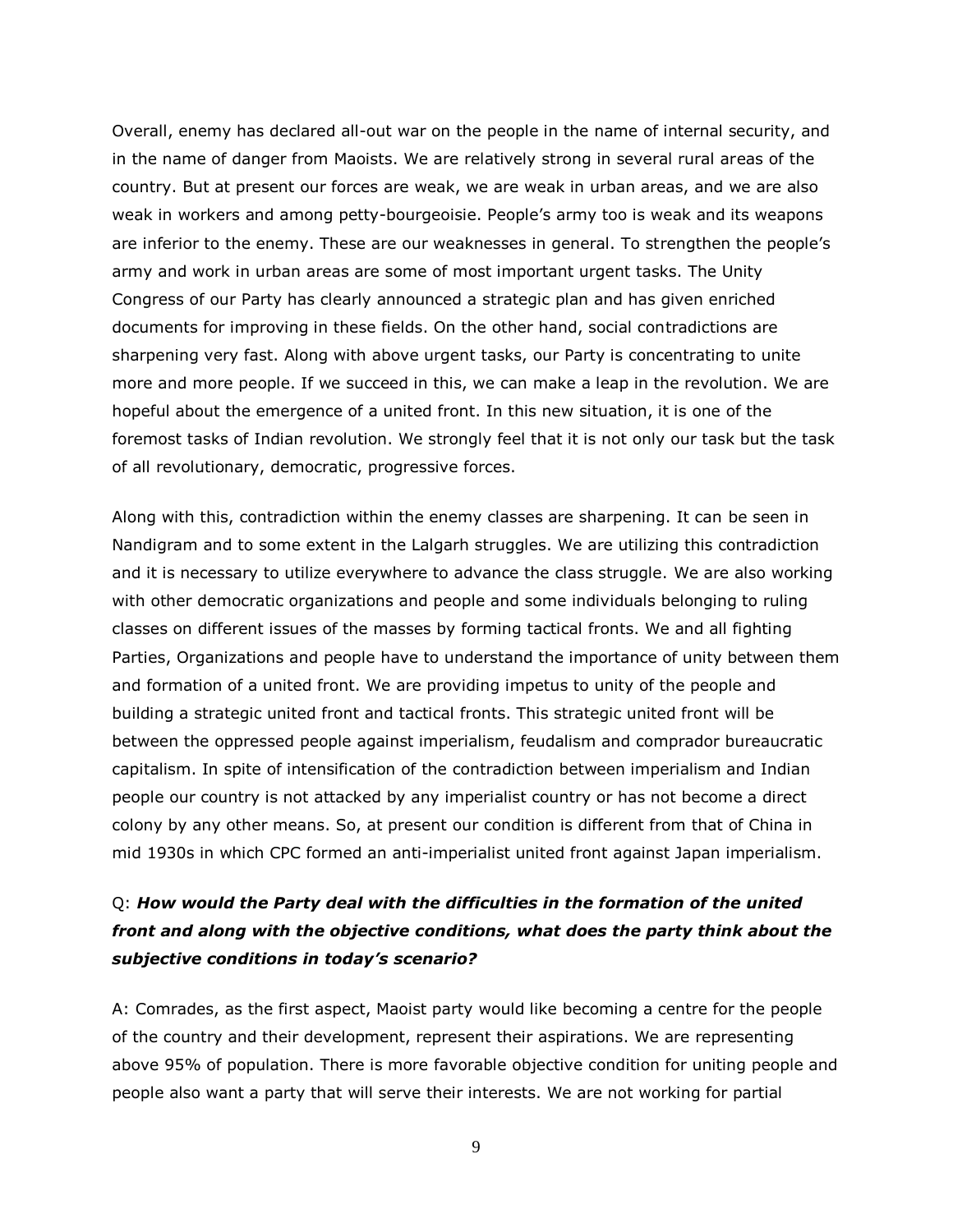reform within the bourgeois and exploitative system. We are fighting for the socio-economic demands of the people as well as for the qualitative change of the very basic structure of the society. If we succeed in clearly explaining it to the people, we will succeed to mobilize and organize them in the war and will win.

Whenever protracted people's war, as well as national liberation war had been fought, experience shows that without mass base, army, liberated area, people did not succeed in forming a strong united front. In course of revolutionary struggle, forming army and establishing base areas we can form several tactical united fronts and even fragile strategic united front. We have to strive hard to mobilize masses in the war against their enemies and build own army and establish stable base areas and march forward to build a strong united front.

#### Q: *What are the ways and methods to win-over friends?*

A: For broadest possible unity, we cannot have sectarian approach towards friends of NDR. At present several forces are lined up against the enemy. We have to let them develop too. In the united front on some issues, there would also be representatives of oppressive classes. We can not expect them join our ranks, which is a long way ahead. Right now we need to firmly stick to our strategic goal, and for that tactically we need to remain flexible.

More clearly, there are two different kinds of United Fronts. One, between people, and the other between people and enemy (a section/group/persons from enemy classes) using the contradictions among the enemy. Party has to do that. This scope is there to some extent on some issues. We call it the indirect reserves of the revolution which can be used carefully. If we have clear understanding that they are not our class allies, then we would not have right opportunist deviations. We need united fronts of this kind for the success of the revolution. The Indian Left largely, like CPI and CPM, had trailed behind the bourgeoisie and degenerated.

Last aspect is each class has a separate class interest and a world view. The united front in this sense is also a struggle front. But overall if the struggle is against the main enemy, then this struggle becomes secondary, while unity becomes primary. The real issue is how this struggle and unity can be balanced and used effectively. The enemy classes will never side with the people. Even after the seizure of power, struggle will continue within the society for a long time. So, united front and class struggle should continue simultaneously. For that it is an utmost important task is to concentrate on the ideological and political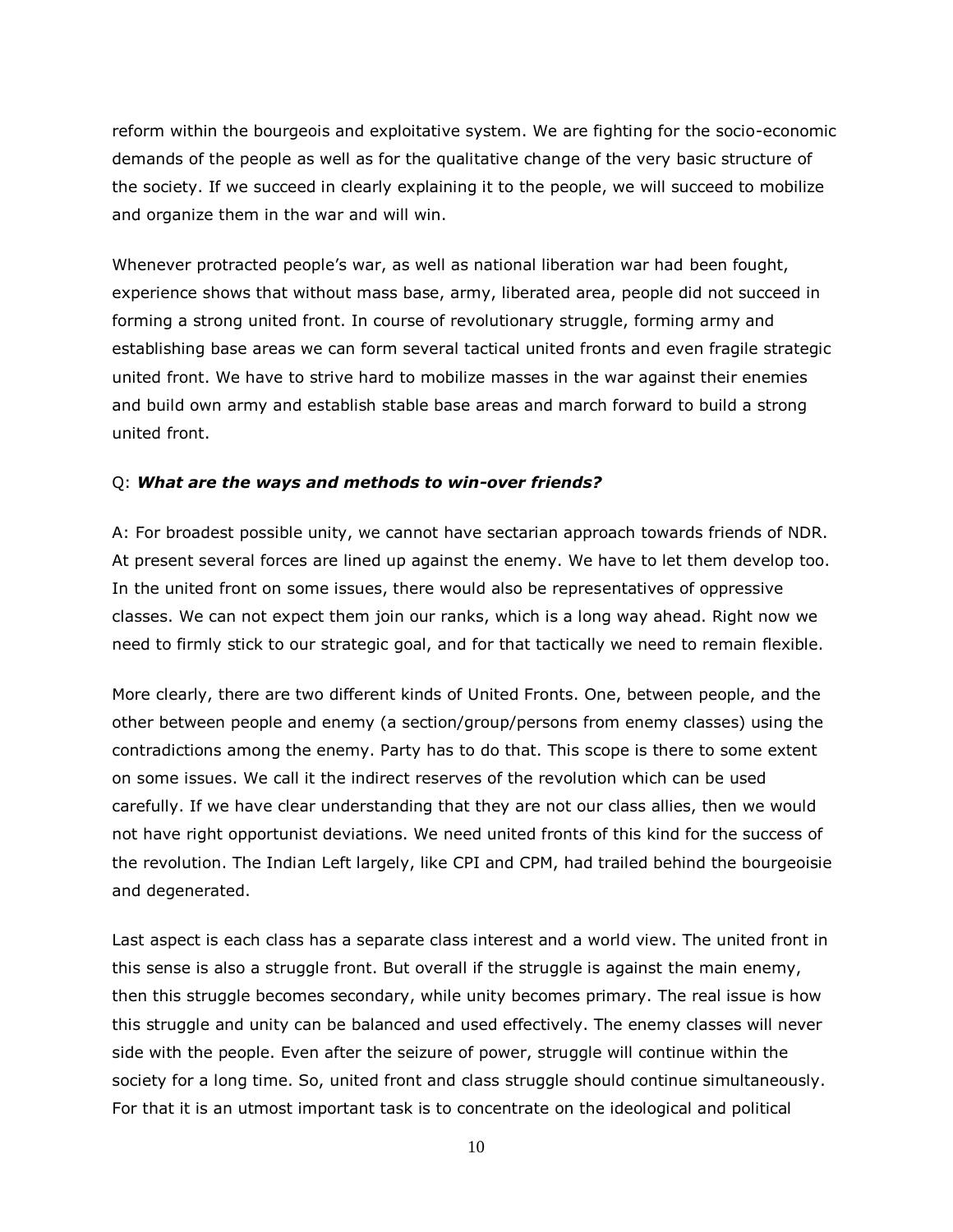education of the masses. If we can do this successfully, then we can win-over those sections too and allow them to join our ranks. These parties also have people under a corrupt leadership. If we can win-over the people through political and ideological struggle, we can win-over large number of their primary membership. Revolutionary breakthrough is linked to this process. The Chinese and Nepalese Party have developed through leaps and bounds by doing the same. Both the cadre force as well as the army can expand through this politically and ideologically also. If this dialectical relationship between the united front and the political and ideological struggle can be handled carefully, we will succeed in forming a strong united front and isolate the main enemy.

Ideologically the bourgeois class influence can be removed on the basis of the historical lessons of Marxism as a scientific theory. By doing this, we can win-over people and even change their world outlook and transform them with Marxist outlook.

We have talked about our basic understanding of a united front. About the subjective conditions the revolutionary intellectuals and democratic people are aligned in a favorable position for people. But this has to be made practically beneficial. The second question being the fierce repression, how can all this be achieved?

We recognize that we are a small Party still. But our real strength lies in Marxist ideology, the classes it represent, its line and policies. And to achieve united front what are the methods? CBB, landlords and imperialists are the enemy against whom vast masses need to be united on the basis of mass line and class line. If we keep to the interests of the masses and use both the mass line and class line correctly, we will definitely succeed and develop from a small force to a big national force.

#### Q. *But practically how do you do it?*

A. I talked about our strength even while we are physically small. I described where our main strength lies. But physical strength is also needed to fight. We need powerful army and strong mass base along with strong Party. This is practically a must. If this is not there, no matter how strong we are ideologically, it would lead to failure. So, we have to grow. For this, while facing the enemy repression, we have to use the correct tactics. In our assessment, enemy is going for all-out war. But it is creating its own trap. If we can understand that and effectively handle our guerilla war, we will succeed.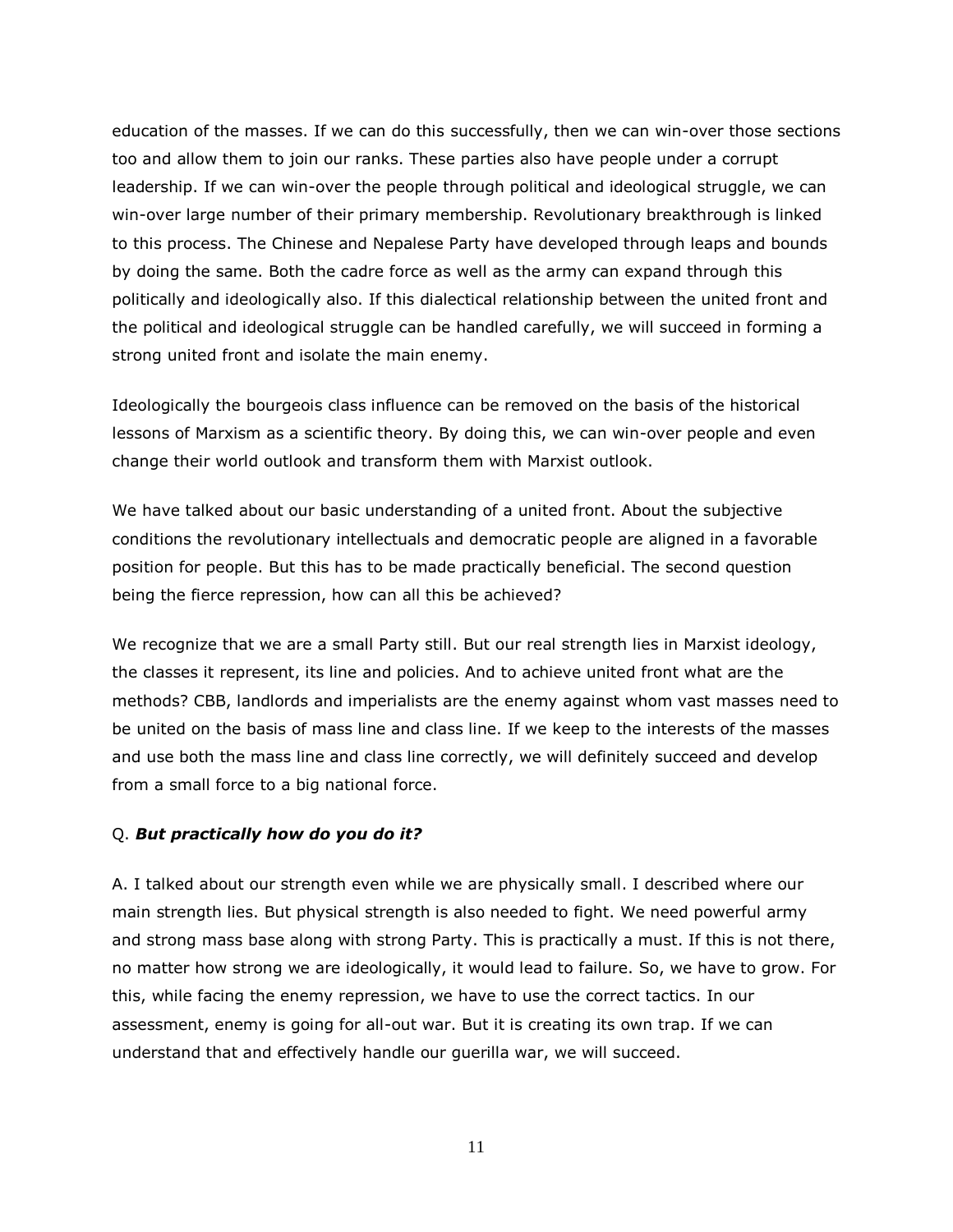In practical terms there are two issues. One, Ruling class contradictions: There exist old contradictions in the society and new contradictions that will emerge among the ruling classes that must and should be utilized for the advantage of the people. Not only to defeat enemy and for immediate gains, but for a longer revolutionary purpose, this is required. We should strengthen our mass base and fronts which are the main shields of our power. Comrade Mao said that for developing army and war people are the decisive. We must mobilize the vast masses against the enemy and utilize the contradictions of the enemy to smash them one after another.

Second, while waging guerilla war in Andhra we had a setback; but we have not completely abandoned; nonetheless it is a setback. From Godavari valley (in Andhra Pradesh) to Maharashtra, Orissa, Bihar, Jharkhand to West Bengal border, we have to intensify and expand guerilla war. Enemy must be resisted by our forces but it must be according to our advantage basing on the concrete situation. At present we have to utilize cleverly the tactics of hit and run basically. We have to develop guerilla war into mobile war and guerilla army into a regular army. We need active involvement of people. Our strength lies in the people. The enemy will strive to limits us to armed confrontation only. And they want to limit us to a limited area. They are dividing our areas into various sections and encircle us. But we can also chase their base camps like honey bees by mobilizing the people. In areas where the enemy camps are located, even in those villages, we have Revolutionary People's Committees where work is still going on. Hundreds of people built up ponds in complete knowledge of the security forces in the camps. So as the enemy is splitting our masses, we are also trying to expand our base, and trying to encircle the enemy camps/bases. We have to keep in mind the strategic importance of guerilla war. They are bringing 1 lakh (100,000) soldiers. They have decided to bring and deploy Rashtriya Rifles (a special contingent of Indian army's counter-insurgency force) from Jammu and Kashmir. But still Lalgarh to Surjagarh means crores (one crore equals ten million) of people. If we succeed in actively mobilizing the masses to fight back the enemy forces, then we can make this very war a basis for revolutionary change. It is definitely a challenge before us but we are confident that there is an advantage in the long run which cannot be achieved in a short period. But unlike what the enemy wants, to finish this in a short period, we want to stretch this war and transform the situation to our advantage favorable to the revolution.

They are trying to limit our area, while we are attempting to expand. They are building Gram Suraksha Samithis to fight so-called anti-socials and thereby doing their best to contain us. But people are inviting us. Even new, less experienced cadres who are meagerly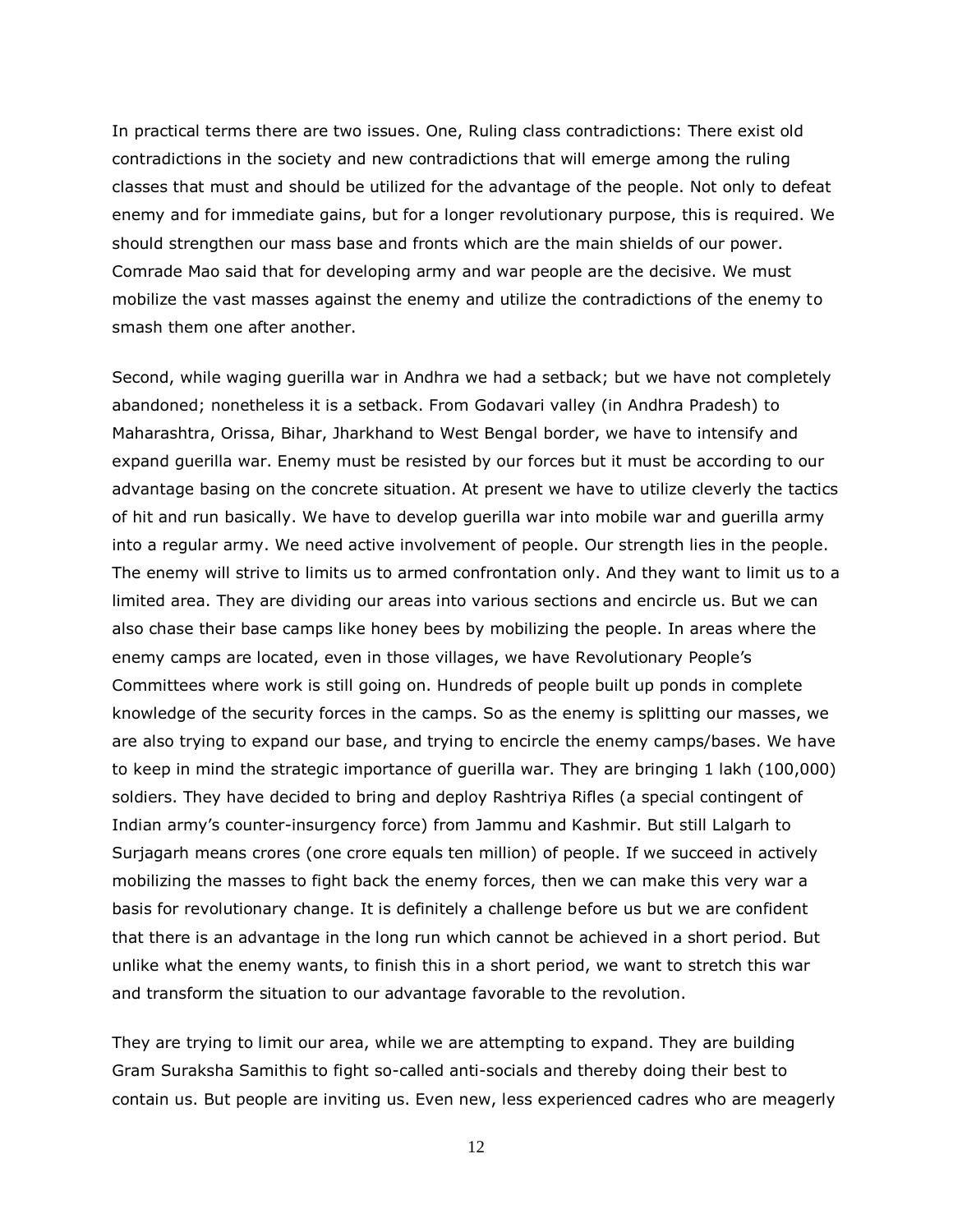armed are being asked to visit these areas by the people. For example, Sonebhadra in the Orissa, the villages invited us themselves. Then again our plans to expand from Raigad to Nayagad in the form of Operation Ropeway under which the Nayagad Raid was orchestrated enabled us to expand into this area in as little as 8-10 months. So, the Nayagad raid not only had military significance but also political significance as there was strategic reasons behind the raid. Then again Operation Vikas was undertaken to expand into the Manpur (Chattisgarh) area in the plains. And people are inviting us and their confidence is on the high. If we expand in this way, we will grow definitely and expand the guerilla war. If we proceed like this and successfully stretch the war, then in the longer run the political and economic situations are bound to change and under pressure the state will crumble. Presently, the state is willfully spending in military expenses, but as the war stretches and expand in to newer and newer areas, the more it will spend in the longer run it would lead to failure. We are waging our war with this strategic plan.

I already explained the second aspect of this question in my answer to your first question.

# Q: *Is it possible at this juncture for the Party to be at the centre of United Front? For instance, while working in Delhi where the Party is weak, how does it envisage a united front?*

A: It is an utmost important task to keep the Party in the centre of united front. I already answered first aspect of your question in my answer to your first question.

About my second aspect for your question, in Delhi if you could do that it would be easier to work. But that is not the condition today. So, the party after analyzing the situation, decided to keep the party in centre through various other means possible. There are other means – through other Maoist forces, democratic and other progressive forces. And therefore, in places like Delhi, where there is limited scope for the Party directly, we have to work in other ways. Our forces must rise to the occasion, deploy capable forces for united front, identify the most reliable forces and organize a joint understanding at any important place. Different arrangements need to be made. Other democratic, progressive and Maoist forces need to be brought together and in the interim they should be made to lead.

Q: *The situation in the early days of the Lalgarh movement was such that intellectuals in large numbers came out in support of the Lalgarh movement. But of late, the intellectuals have had differences in terms of the later stages of the*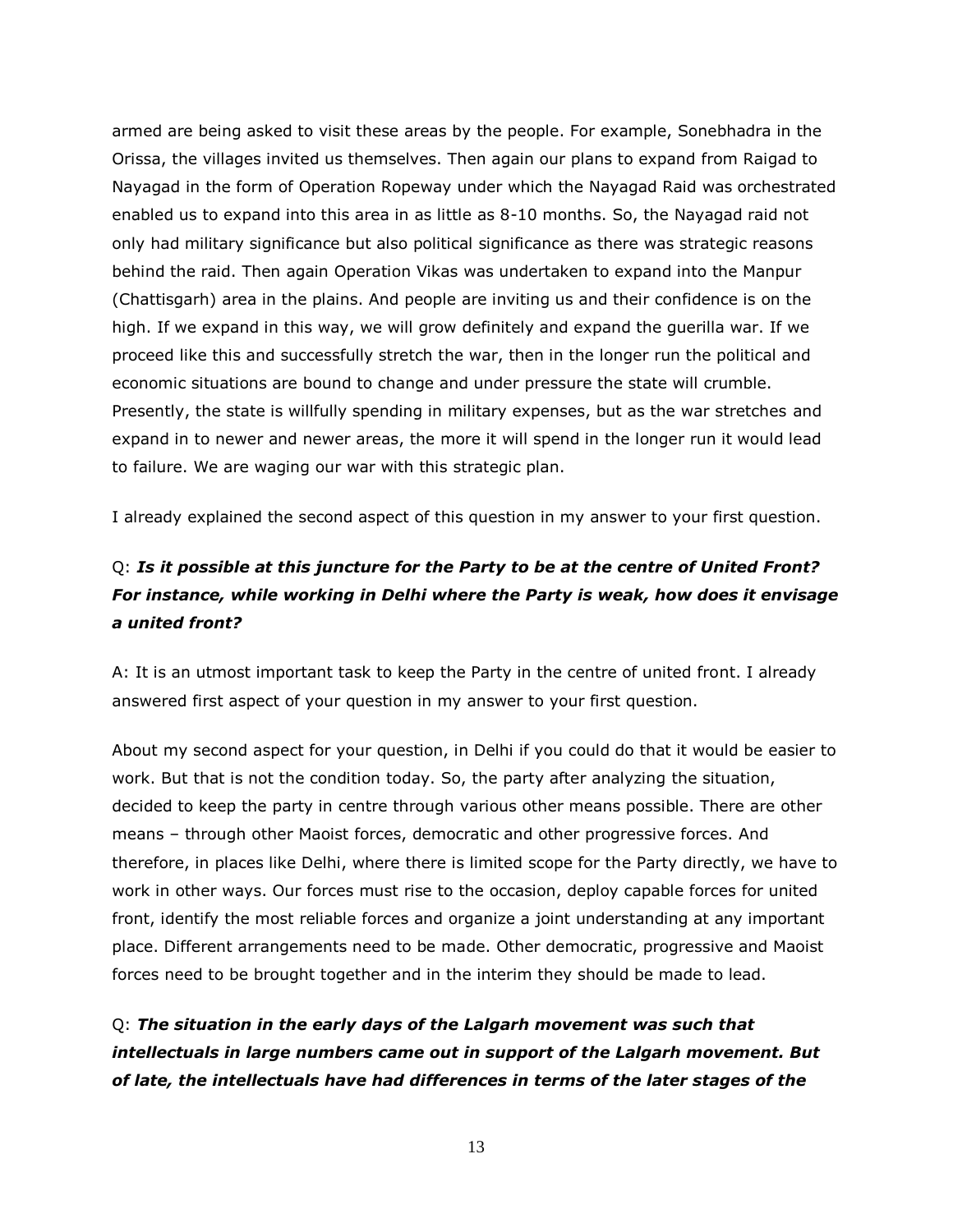### *movement, and the focus has been shifted to such issues as opposition to laws like Unlawful Activities Prevention Act (UAPA). How do you perceive the situation?*

A: If I had the latest state committee report, it would have been easier for me to answer this question. But still I would like to say that initially there was lot of support among urban intelligentsia. Now depending upon the enemy's onslaught and the nature of struggle, it will also lead to changes in reaction to the support base. Some people may also go over to the opposition side of the Lalgarh movement. In Bengal, our influence in the Civil liberty groups and in urban areas is not much strong. We need to do more to develop this. We need to strengthen our work in urban areas. A lot would depend on our work there and the development of Lalgarh movement to a higher stage. There is a lot of difference between working among the basic masses and working among intellectuals as the latter involves several complex factors. In this context, if the intellectuals are united around any issue, even being UAPA, considering that it is not in contradiction to the larger struggle, it would be positive for us. Those who cannot come to directly support the violent phases of the movement can come together in other issues like that. So, demands may change but these must be slogans of the people. And both Lalgarh and new slogans need to be balanced. I would say that the Party will definitely take positive criticisms from any quarter of people even those who may not agree with our basic line but stood up for people. We welcome criticism from people to rectify our mistakes and strengthen our Party. The movement against UAPA is bound to be used in immediate and long term interest of the people. And in general terms, as such any mobilization in this field in the longer run is not contradictory to the interests of the Party.

## Q: *Where do you place democracy in the working of the Party? Meaning the right to strike, the right to dissent, and the right to freedom of expression.*

A: This is a very important question; however there is no confusion in our Party. We need a new democratic state in which other than CBB, the landlords and imperialists all others will have real or genuine freedom. Other than enemies of the people, for everybody there would be real or genuine democracy. In addition, I may say that while preparing Policy Program of Revolutionary People's Committees (RPCs)/Janatana Sarkars, we have studied the experience of Graam Raajyaas of historic Telangana armed agrarian revolution, Policy Program of Chinese Soviets, People's Barrio committees of the Philippines, Revolutionary People's Committees of Peru, United Revolutionary People's Councils of Nepal and also studied the Great Proletarian Cultural Revolution. In accordance with above we have all the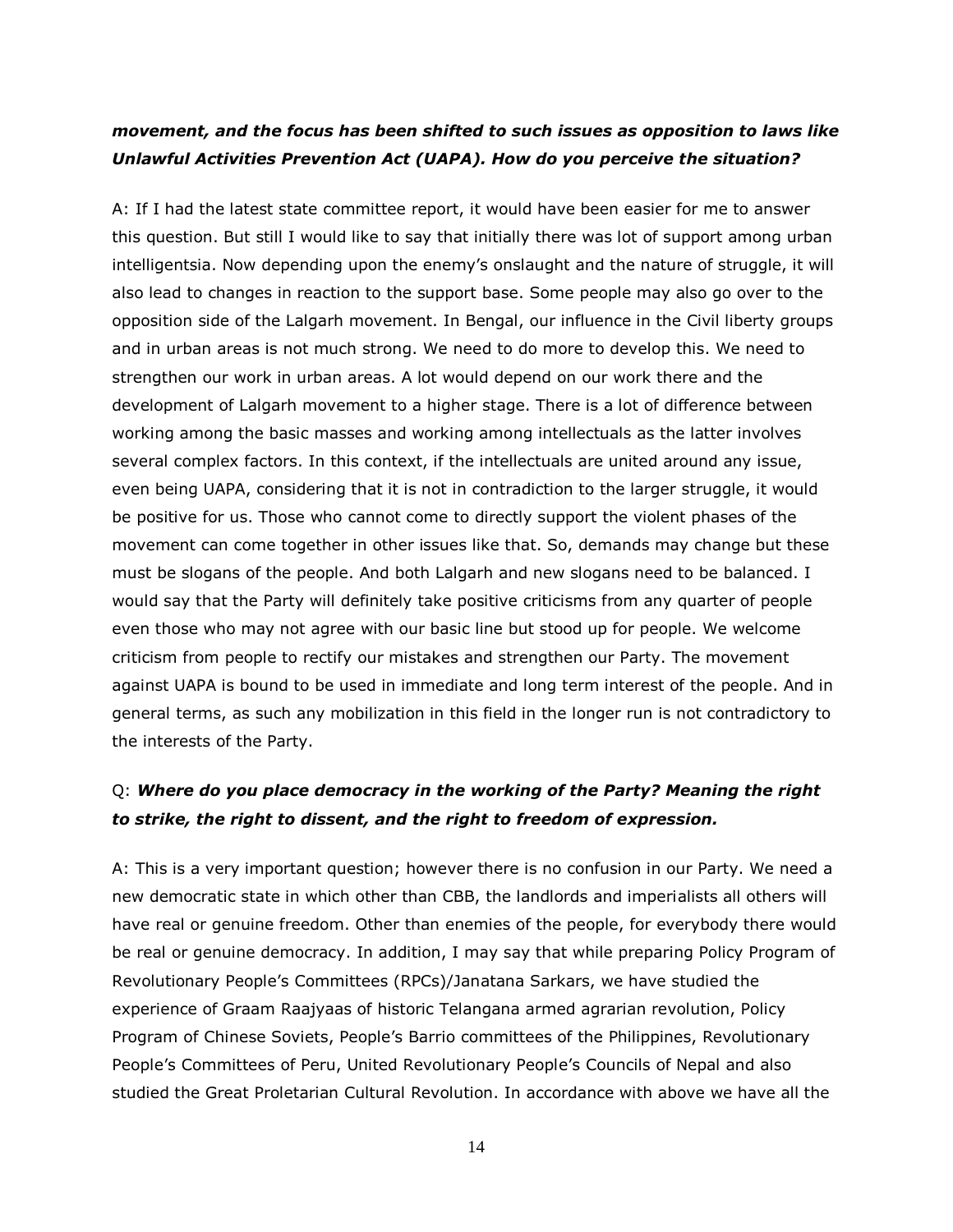fundamental rights including that every voter has the right to recall any elected person. Even has the right to bring any one in position of authority who works against interest of the people to court in order to prosecute them.

In terms of the four great freedoms declared by Chairman Mao during the Cultural Revolution, other than the character posters on the wall, all the rest freedoms have been ensured by the Policy Program of the RPC/Janathan Sarkar. As the level of development in the Janatana Sarkar advances we would also follow the freedom for character posters. According to the constitution no physical punishment for political opposition will be allowed, anybody had right to politically differ and even unionize. The Indian state is trying to control dissent and therefore people want revolution. We would not repeat the same mistake. Besides, for any mistakes in prosecution, the person has the right to appeal to the village Revolutionary People's Committee, to higher levels and even to the Party. For instance, in one of the extension areas, there was an incident where in collusion with the Inspector General of Police, 33 members belonging to two villages became agents of the enemy. In this context our comrades went and handled the issue. While villagers wanted to give capital punishment to the main agent of the police, party interceded to give a chance to that person to realize his mistake.

## Q: *In a united front, everybody might not join. Some Maoist outfits and democratic organizations can even remain outside. How will you handle that?*

A: Those in opposition are people's enemies and more than 95% of the oppressed people would be against them. But even 5% is a big number in the Indian context. Our Party believes that over the course of the protracted peoples' war it gives scope to destroy the enemy's political power both directly as well as culturally as many followers are helped to transform. In China, Madam Sun Yet Sen till the last day was in power, although never a member of the Party. They can stay only as long as they serve people and have support of the people. When socially and politically they will become irrelevant, they will automatically vanish. It is possible for them to win in elections if such parties have support of the people. This provision is there in our policy Program of RPCs too even other persons belonging to other Parties/Organizations can join RPCs if they are voters and they have right to be elected to RPCs. This being our understanding, it has to be practically practiced on ground too. We have to develop this sphere. Nepal had made some advances in this respect.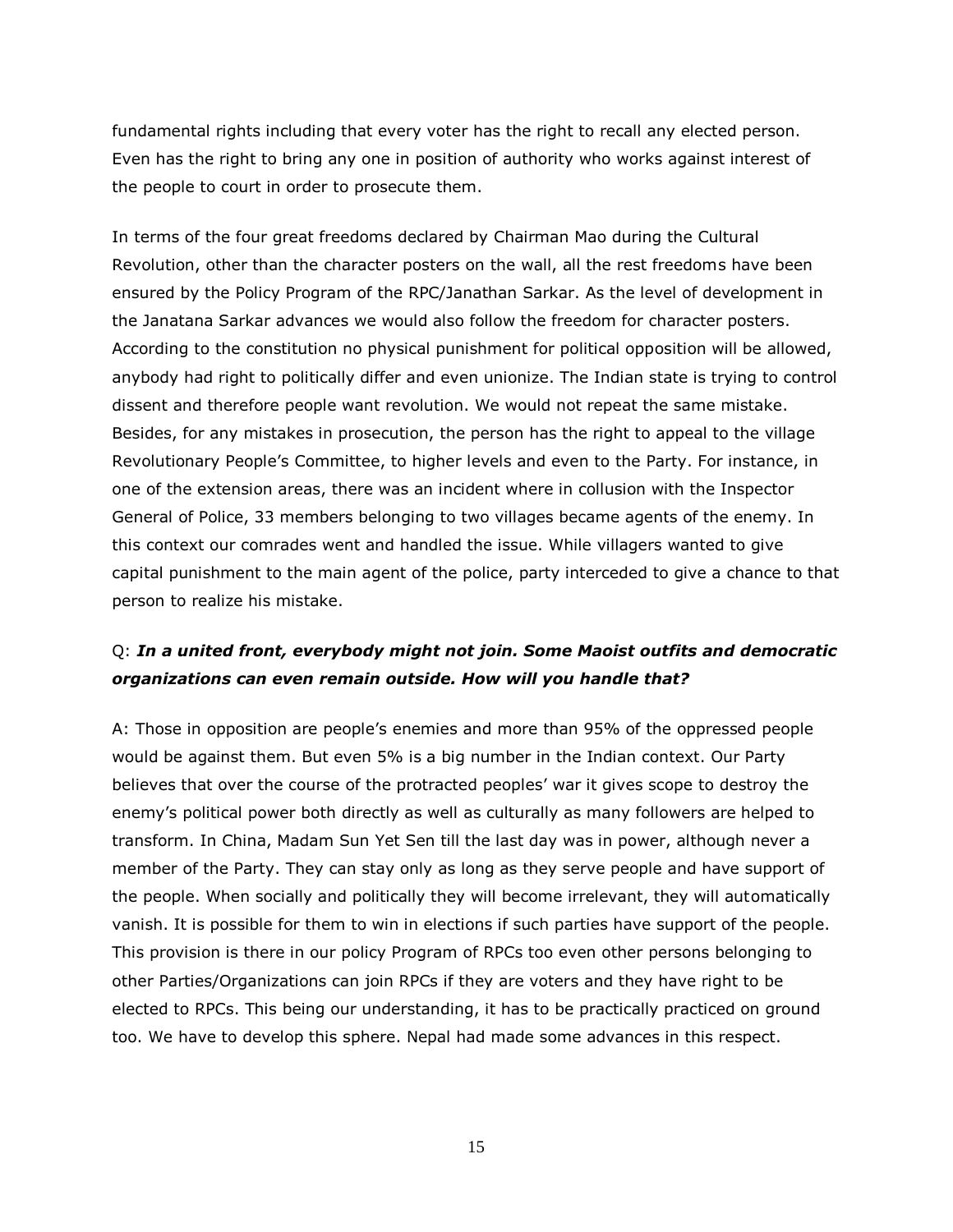We give scope to small and medium bourgeoisie to grow with some restrictions so that they may not become anti-people, and black marketing, stock piling and speculating can be controlled. We only restrict big capital of CBB and foreign. For instance in 1998-99 the government had stopped small traders to deal in forest products, so as the Khirjas (local traders) protested we fought for them in a movement, though we stopped usury and have controlled indiscriminate exploitation, we are not stopping products from outside to come in. This is capitalist development of one kind, but we are controlling it. It is needed to develop the people's economy. If traders did not cooperate, how would we have survived? Under the Janatana Circar, the trade and industry department is handling the small traders so that the bourgeois outside cannot take advantage. So full freedom continues even if there are collaborators attempting to win them over. It is only in life and death context, that physical punishment is allowed. However right now, while facing repression and war, we are in a complex situation which has to be acknowledged.

#### Q: *What is your party's stance on talks?*

A: In general people and Maoist revolutionaries do not want violence or armed confrontation with anybody. In unavoidable condition only they take-up arms and resist their enemies and they are waging liberation war by learning from the history. So, we see this as a war of selfdefense. In this context of all-out war, we must recognize that the state of Andhra Pradesh has 130 thousand forces, there are 45 thousand forces in Chhattisgarh (to soon increase this by more than 20 thousand forces), 160 thousand forces in Maharashtra. Thus each state has a police force which is more than the national level forces of many European countries. The most cruel and dangerous special forces have been trained by the state along with various anti-people draconian laws. Bengal, Bihar, Orissa, Jharkhand, Chhattisgarh, Maharashtra, Andhra Pradesh along with Uttar Pradesh and Madhya Pradesh have between them more than 700 to 800 thousand of police forces. Out of this, 250 to 300 thousand police forces are directly engaged against the people. And alongside 100 thousand central paramilitary forces have been deployed in these areas. Here people are combating against a stronger force than the movements in North East and Jammu-Kashmir. This is a brutal and violent repression campaign aimed at the suppression of the political movement of the people, and for exploitation of the minerals.

In this context, if possible we can hope for some respite. Longer the respite is better for people. Democratic work needs this context. But while government is holding automatic gun on one hand, one cannot talk about this. People will keep fighting. While pumping bullets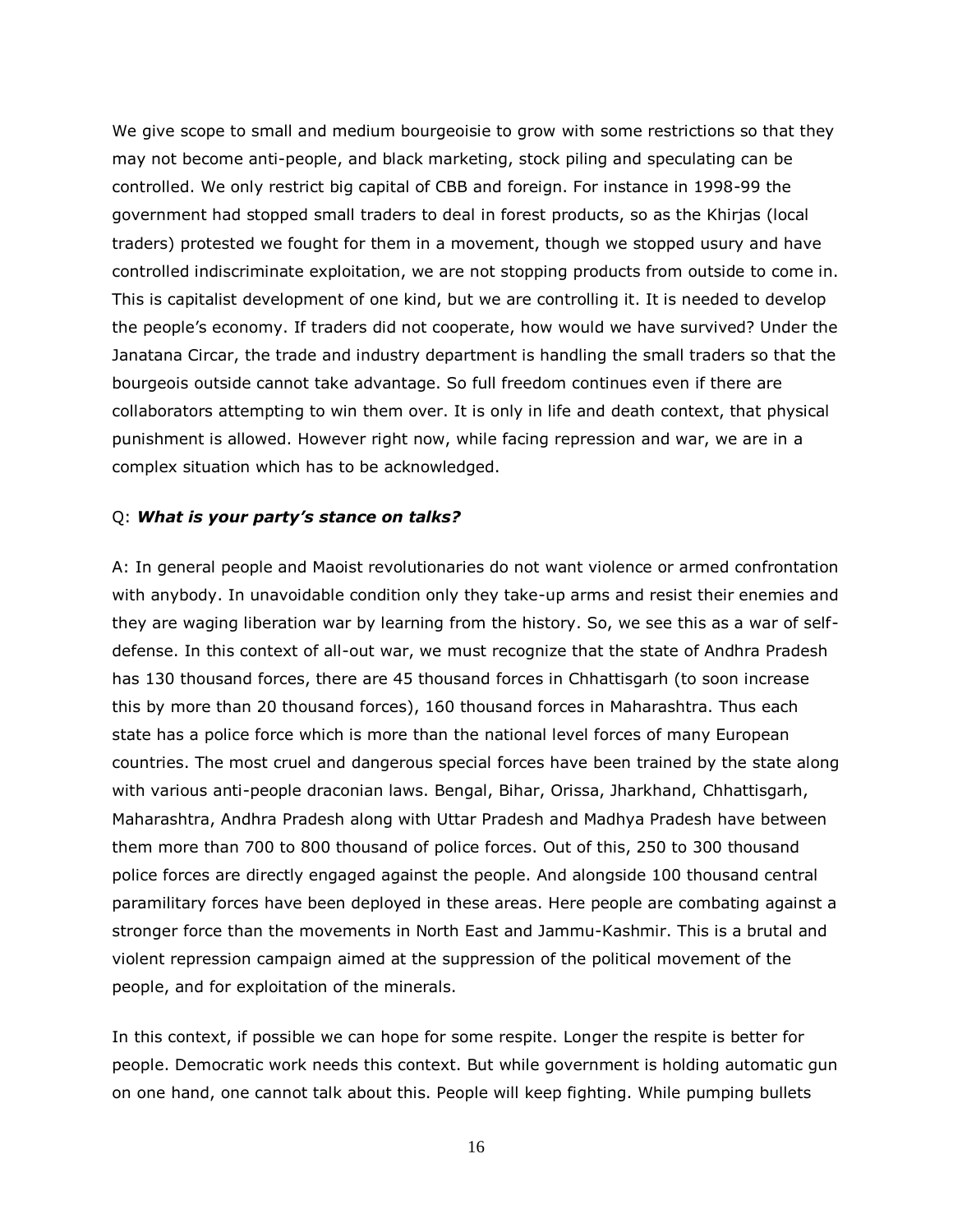people never drop weapons and people never surrender. All democratic, progressive, patriotic forces need to unite and fight against the all-out war on the people by the central and state governments. To put concisely the main demands that the party has placed in front of the government for any kind of talks are 1. All-out war has to be withdrawn; 2) For any kind of democratic work, the ban on the Party and Mass Organizations have to be lifted; 3) Illegal detention and torture of comrades had to be stopped and immediately released. If these demands are met, then the same leaders who are released from jails would lead and represent the Party in the talks.

#### *Introduction on the Development of our Party*

Since Jan Myrdal wrote the book "India Waits" in 1980s in which he talked about the movement there have been several developments in various aspects both political and military. It was since then, that we saw the development of a perspective, taking into account the concrete Indian specificity. There were only few experienced leaders that were left from the days of Com. CM. Many had gone into right deviation, some into left deviation and only few had come here. So, largely it was a new generation, a new youth, and to turn them into experienced cadre, a lot of time had to be invested. When you JAN MYRDAL had come here in 1980, the party was still undergoing this problem. It was only [after] another 6-7 years that proper leadership would emerge in the context of PW. When JM visited AP in 1980, that time there was only CPI(ML) state committee along with the Tamil Nadu State Committee. There was also a Central Committee but of course only confined to these two states, its scope was limited. The MCC was working in Bengal and Bihar in that period; however in Bengal it was very weak. In the same way PW was working in AP and Tamil Nadu, but in TN it was very weak. It is a retrospective observation of work in these two centers, in these two regions. Com. Kobad Gandhi and some other comrades from Maharashtra later joined PW. In MCC Com. KC started some work including Assam but in a very limited way. Now we have presence in 20 states but the Party is still very weak in many of these areas. So there is an uneven development under the protracted people's war where according to our strength there are different levels of the movement in different regions. In this context, we must observe the development and the role of a revolutionary party which is important and which I will say.

Comrades, in 1980s the Party was trying to emerge from a setback. It was trying to reorganize and consolidate. On the one side, there was the problem of sectarianism and on the other hand, the mass base was largely lost. So we had to revive everything both in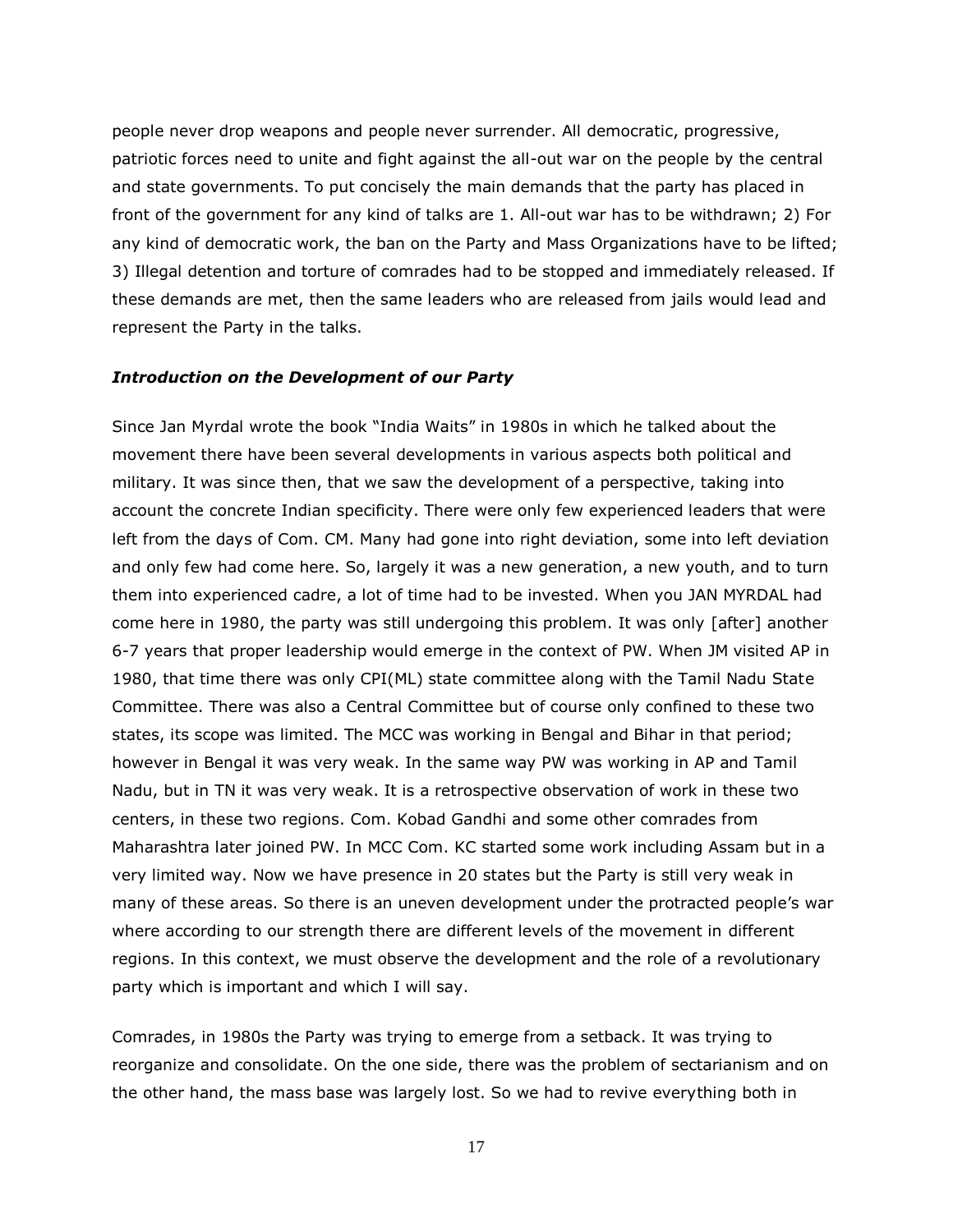terms of mass struggle and military. Accordingly, our tactics also changed. At that time it was mainly the anti-feudal struggles and the anti-imperialist propaganda-agitation that had been launched to create an anti-state opinion and open movements in the urban areas.

Previously, under Com. Charu Mazumdar the line had been to disregard mass organizations. Later we rethought and after going through an intense self-critical review, we acknowledged that there were some mistakes in the earlier years and on that basis, in order to advance, we rebuilt the movement. The Self-Critical Review was made in 1974, it was by 1977 August that forces within the party were convinced. And in practice it was reaffirmed by Party AP State Conference in September 1980 that marks the beginning of a new practice.

It was since then, that we saw the development of a perspective, taking into account the concrete Indian specificity. There were only few experienced leadership that were left from the days of Com. CM. Many had gone into right deviation, some into left deviation and only few had come here. So, largely it was a new generation, a new youth, and to turn them into experienced cadre, a lot of time had to be invested. When you had come here, the party was still undergoing this problem. It was only another 6-7 years, that proper leadership would emerge in the context of PW.

First a revolutionary party needs a leadership for understanding national and international conditions, as well as the economic and political conditions to make tactics accordingly. Some of the perspectives that I talked of, in the post-80s period, if we add those experience, we would see that in later years we had made some developments in this sphere of understanding.

Secondly, a revolutionary party needs to organize people and lead class struggle. From the strategic perspective plans were made and spots were selected and some development was made since 1980s in terms of people struggling under leadership of the party which came up as a concrete development.

Thirdly, for a revolutionary party, it is important to organize armed struggle. The CP Reddy group had the name of the CPI(ML) and was part of the PCP under the leadership of SNS. It was only they who had some squads in the Godavari area at that time which you had visited. People's War had started some armed squads in the shape of peasant squads only then, while they already had 60-70 armed cadres by that time.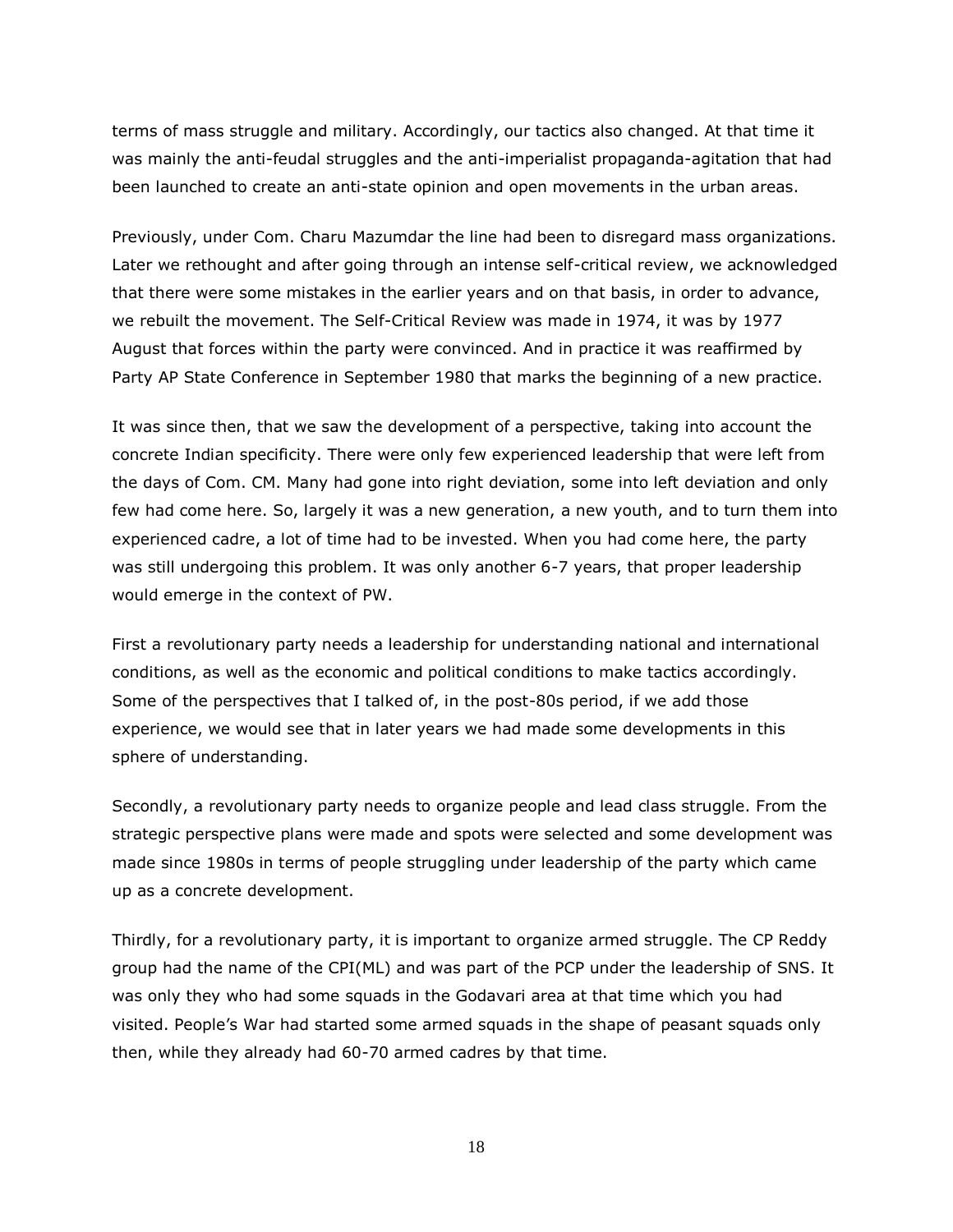Later as we developed class struggle according to the idea of area wise seizure of power, to build people's army, the PW here and the MCC there started making armed guerilla squads at the levels of 5,7,9,11. Some platoons and guerilla zones thereby emerged. In some areas just before the 2004 merger, even companies emerged. The erstwhile PW had People's Guerilla Army while MCC had People's Liberation Guerilla Army. In the merger process we found the PLGA under CPI(Maoist). The next stage is battalions moving progressively towards the formation of PLA. Depending on the basic tenets, we have evolved the higher stages of political and military power and the political power of the people. The vision was there even before the 80s. MCC was also there. But practically it was only achieved in terms of concrete development after the merger.

There are two more developments that I would like to point out. A party which in practice is evolving tactics or policy involving a large mass in its rank and files has to practice involving people in thousands and lakhs (a lakh equals one hundred thousand). In practice, while facing the problem and while rectifying the mistakes there were bitter internal and external struggle. It is only through the process of this bitter ideological and political struggle that we have reached today's position. After the rectification and review of 70s, the PW had emerged and it had to face grave internal crisis in the form of 1. Sectarianism and dogmatism in the mid-80s, and 2. the hurdle posed by the leadership of Com. Kondapalli Seetharamiah in the beginning of 90s. Then again, the clashes between MCC and PW had been a bitter and unforgettable experience, a black chapter in history. In order to face ideological and political challenges, the party tactically evolved two approaches: discussion and review and struggle. All three times the party emerged successfully from the crisis. The MCC also in the same way emerged from its own internal crisis. A section of it intended to continue the fight, they were also differences pertaining to Maoism and dogmatism through which it emerged successfully. The PU too fought against forces that opposed protracted people's war and agrarian revolution and emerged successfully. The PW and MCC even at this stage get smaller while the Vinod Mishra and Satya Narain Singh groups get stronger and influential. While VM moved to left opportunism, SNS moved into right opportunism. And in practice, they split and finally faced virtual liquidation with extremely nominal presence today.

Earlier, along with the fight against revisionism we faced the problem of having a line that only talked of seizing state power and that other political questions like the nationality question, the women question, the Dalit (untouchables or scheduled castes) question and the question of religious minorities would automatically be addressed. However, later we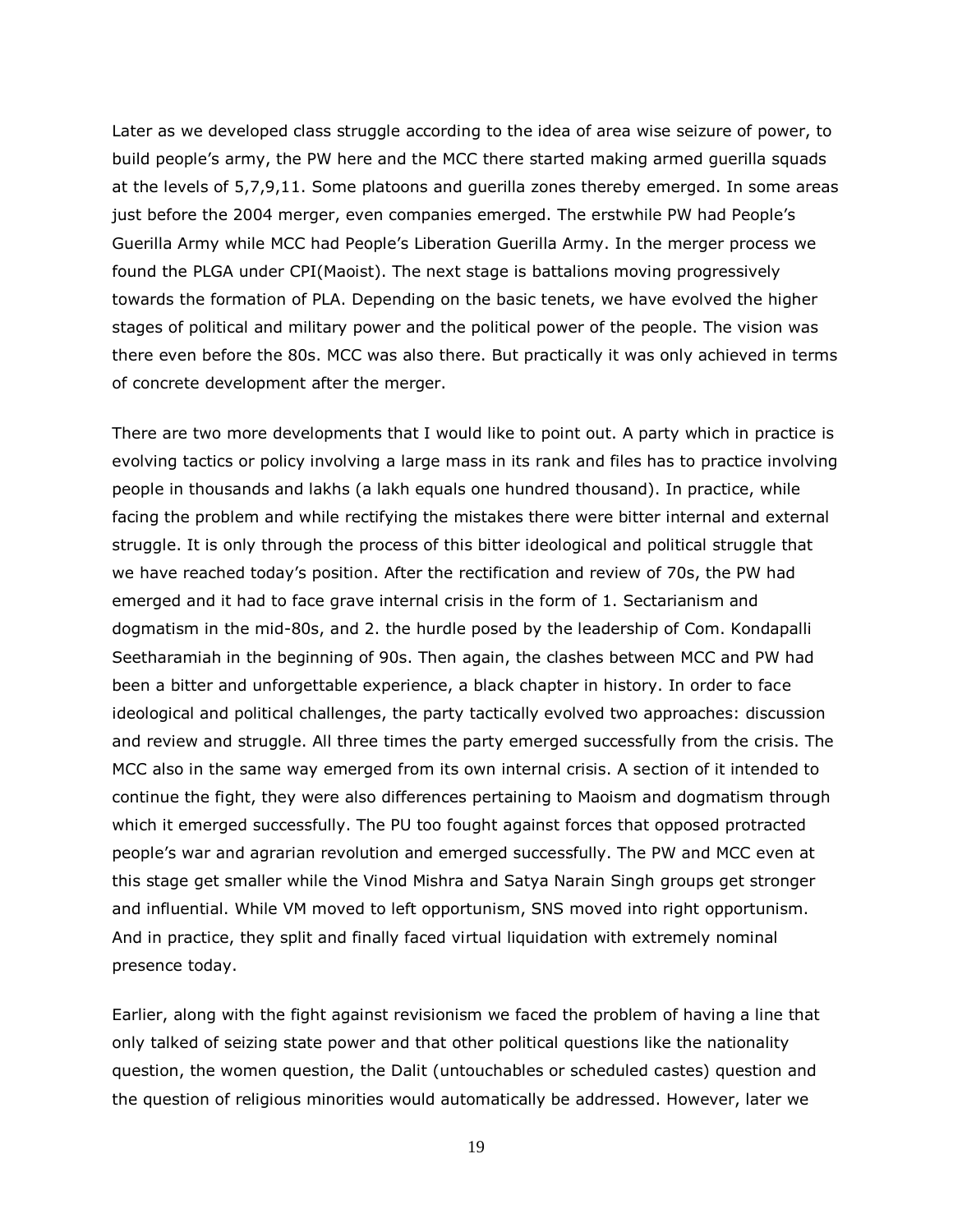rectified this stand and merged both immediate slogans and ultimate slogans together. This was a must for the success of NDR and development towards it. While various other ML groups only raised immediate slogans and thereby went into reformism, we for a long time only gave the ultimate slogan. But now, by putting together both immediate and ultimate slogans we move towards better development.

For Party education, there are several Party Magazines at Central, State and District level. Around 25 of them are Party's. Several others are Mass Organizations' Magazines, e.g. centrally we are publishing People's War/Laal Pathaaka, an Ideological and Political Magazine simultaneously in English and Hindi and in other languages; Awami Jung, a Military Magazine in different languages; Maoist Information Bulletin in English. In DK we are publishing following Magazines 1. Prabhath (Hindi, Party Political Magazine) 2. Viyyukka (Ideological and Political Magazine, in Gondi/Koyam) 3. Padiyora Pollo (Military Magazine, Gondi/Koyam) 4. Sangharsharath Mahila (KAMS Magazine, in Hindi) 5. Jhankar (Literary and Cultural Magazine in multi-lingual) At Division/District level in Gondi/Koyam: South Bastar Division: Pituri (Rebellion); West Bastar Division: Midangur (Fireplace); Darbha Division: Moyil Gudrum (Thunder); North and South Divisions of Gadichiroli: Poddhu (Sun); Maad and North Bastar Joint Division: Bhoomkal (Earthquake); East Bastar Division: Bhoomkal Sandesh (Rebellion Message). Other than this the Janatana Sarkar also has made a Magazine called Janatana Raj (People's State).

There are also study classes that are organized with study notes and syllabus. Political classes are organized at different state levels, sometimes rectification campaigns are organized for 4-6 months to one year when the history of the Chinese, Philippines and Peru revolutions are discussed for political and ideological training. There are military instructor teams for military schools and Awami Jung as the military magazine of Central Committee.

The Party in the DK area faces the problem of illiteracy and lack of primary education and so we organized the MAS (mobile education) for the purpose of primary academic education of party cadres. Hundreds of cadre have been trained since its beginning. The mass organizations also run academic programs with their own syllabus which is made in consultation with the leadership and committee members.

## *Introduction on the Development of People's Army (at present called People's Liberation Guerilla Army)*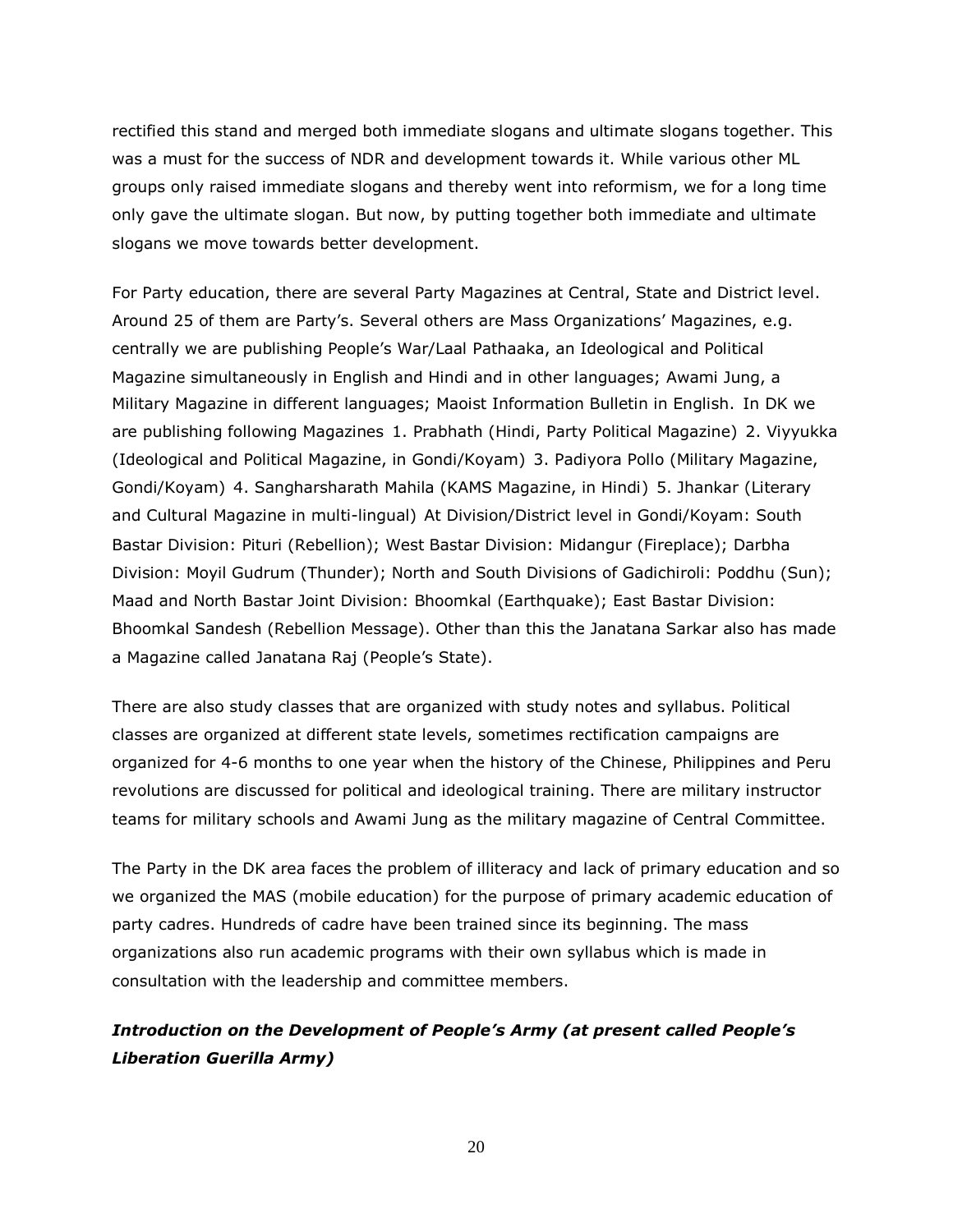I request you refer our central documents for complete picture of our army development in specific conditions of the country and in which international situation it is formed. I request you to give attention on this due to its vitality in any revolution

#### *Introduction on the Development of UF*

In terms of mass organizations, we over the years, developed in several fronts including peasant, women, students, youth, civil rights groups, literary and cultural groups, children, nationality, workers, employees and so on. The stronger the party in a state, the larger the organization and the fronts. In the weaker areas there are fewer mass organizations at the state level in accordance with the strength of the party. Right now, the party has mass organizations both at the state and all India level, and the idea is to represent the four-class organizations in accordance with the four-class alliance and other sections too. With the emphasis is being to mass organizations, we presently have 30-40 of them working in various fronts. During by the 80s MCC had few mass organizations working secretly in a limited scope. In AP the peasantry, the students and the literary-cultural sections along with the youth had some influence but now with the development of our understanding different mass organizations from village level to the state level to the all India level exist. In the 9th Congress of the PW it was decided to develop mass organizations and united fronts which would be issue-based and tactical. At some issues even enemy classes and local leaders could come together in immediate and medium terms. These developed further after the merger. So the class struggle needs to be waged at sectional, underground as well as open levels. Legal opportunities needs to be utilized, there are some mass organizations working with MLM general guideline, while there are some that are working under complete cover even with others.

#### *On International Relations*

In the 1980s beginning both MCC and PW had been regional in scope, because of which we failed to a large extent in connecting at the larger international movements. However mid-1990s onwards, both Parties and particularly after the formation of the CPI(Maoist) is now playing a role internationally too. We are participating in international debates and sending delegations to international forums though much progress needs to be made in this front. It is nonetheless better than in the 1980s and 1990s. In terms of RIM, MCC had joined it in 2002. The PW however opposed to join in RIM as it believed that it is only after thorough deliberations, understandings and discussions that such an international platform could be